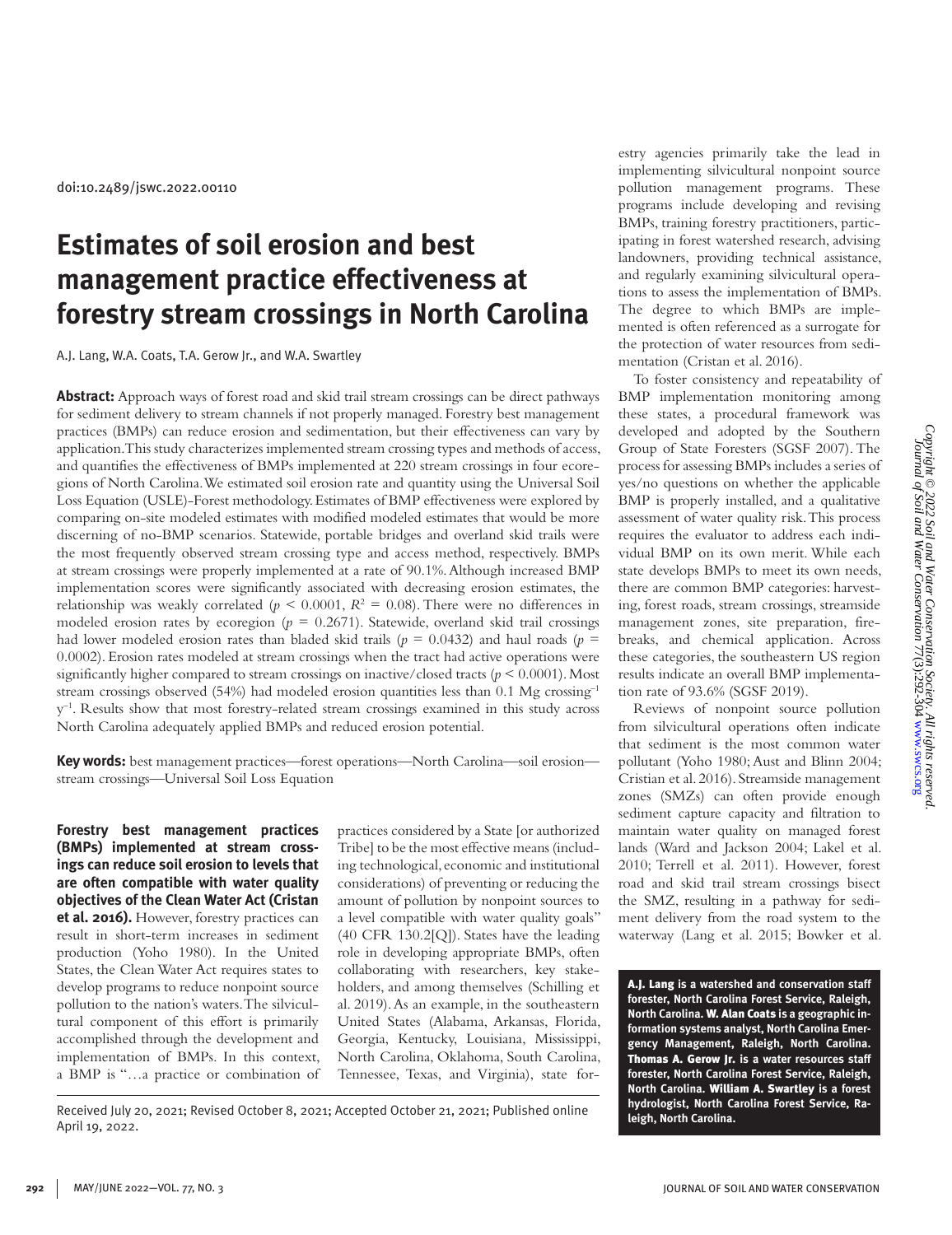2020). Therefore, stream crossings and the associated road or skid trail approach ways are often cited in the literature as having the greatest potential for contributing nonpoint source pollution on silvicultural tracts (Lane and Sheridan 2002; Croke et al. 2005; Brown et al. 2013; Lang et al. 2015).

Forest road networks accelerate soil erosion beyond the naturally occurring rates of the surrounding forestland and can lead to increased sediment delivery (Yoho 1980). However, reductions in sediment delivery to waterways have been recorded when BMPs are applied to fit the site conditions (Aust et al. 2011; Morris et al. 2016; Rachels et al. 2020). Forest roads can be constructed using a wide range of standards (Walbridge 1997). Forest managers select road standards based on anticipated access needs (permanent or temporary); traffic volume, speed, and weight; size of areas to be accessed; available funding; and environmental protection requirements (Walbridge 1997; Edwards et al. 2016). When a permanent access road is constructed to a high operational standard, surface vegetation and topsoil are removed, with the subsoil often compacted, and/or supplemented by the addition of mechanically stable backfill soil or crushed stone (Walbridge 1997). Conversely, overland and bladed skid trails are constructed to lower operational standards due to their short duration of use and the ability of the logging tractors to traverse rougher terrain. These skid trails are the primary transportation routes used to extract forest products from the forest across the southeastern United States and are often abandoned or closed at the completion of the operation (Sawyers et al. 2012; Wade et al. 2012a; NCFS 2018). Forest roads and skid trails alter surface water flow paths by decreasing the soil hydraulic conductivity and modifying the composition of the forest floor (Brown et al. 2015). Increased runoff volume and velocity along these pathways increases soil erosion, which has been of research interest around the world (Fransen et al. 2001; Chappell et al. 2004; Sidle et al. 2004; Kreutzweiser et al. 2005; Croke et al. 2006; Jordán and Martínez-Zavala 2008; Anderson and Lockaby 2011).

BMP effectiveness at stream crossings on silvicultural tracts has been the focus of much research in the southeastern United States (Aust et al. 2015; Nolan et al. 2015; Morris et al. 2016; Boggs et al. 2017; Lang et al. 2017, 2018; Dangle et al. 2019a, 2019b, 2019c). Such

studies have been directed toward intensive examinations of individual sites where soil erosion, soil deposition, sediment delivery to streams, and/or water quality parameters are measured and/or modeled. Variations among study results are common because soil erosion and sediment delivery rates differ based on terrain characteristics, weather events, and the type, amount, and timing of BMPs (Aust et al. 2015). Soil erosion models imperfectly incorporate these factors but provide a time-efficient and lower cost method to evaluate BMPs and road designs, although it is important to remember that such models have their limitations in determining broadly applicable conclusions (Fu et al. 2010).

The soil erosion modeling methodology of Universal Soil Loss Equation (USLE)- Forests (Dissmeyer and Foster 1984) has been used in similar research assessments of forest roads and skid trails (Sawyer et al. 2012; Wade et al. 2012b; Brown et al. 2013; Nolan et al. 2015; Lang et al. 2017; Vinson et al. 2017; Dangle et al. 2019a, 2019c). Other soil erosion models such as Water Erosion Prediction Project (WEPP) and the Revised USLE, version 2 (RUSLE2) have been used in similar studies, but no single model clearly produces more accurate results for forest roads and skid trails in the southeastern United States (Wade et al. 2012b; Brown et al. 2013; Lang et al. 2017; Vinson et al. 2017). These studies have generally shown the USLE-Forest to appropriately rank treatments according to erosion severity. The mathematical equations and table look-ups associated with USLE-Forest make it more user-friendly and easier to integrate into digital data collection systems as compared to RUSLE2 and WEPP desktop computer programs. While this study did not directly measure sediment yield to streams, USLE-Forest estimates of erosion along stream crossing approaches provide a quantitative metric and enhance the communication efforts of reporting BMP implementation coupled with effectiveness.

The literature indicates that stream crossings can be a sediment source on forest operations when BMPs are not implemented or implemented improperly. Despite high overall and stream crossing BMP implementation levels (93.6% and 92%, respectively) from the most recent southeastern report and research evidence of BMP effectiveness, there remains a demand for quantitative metrics to further understand sediment contributions during typical operational

deployment of BMPs on managed forests (SGSF 2019). Modeled soil erosion estimates can be relatively easy to collect and can be used to assess BMP effectiveness.

The overall goal of this study was to estimate BMP effectiveness at stream crossing approach ways during a state-led forestry BMP implementation assessment in North Carolina. The specific objectives were to (1) assess stream crossing characteristics and BMP implementation, (2) estimate soil erosion on the stream crossing approach ways using the USLE-Forest model, (3) evaluate BMP effectiveness by comparing on-site modeled estimates with modified modeled estimates that reflect hypothetical no-BMP scenarios, and (4) provide a methodology for other state forestry agencies to assess BMP effectiveness at stream crossings.

#### Materials and Methods

We sampled 434 approach ways to 220 stream crossings on 117 tracts across 73 counties and 4 ecoregions (Blue Ridge, Piedmont, Southeastern Plains, and Mid-Atlantic Coastal Plain) in North Carolina (figure 1). Sampled sites were a subset of 216 selected tracts evaluated for a coinciding statewide BMP implementation assessment conducted by the North Carolina Forest Service (NCFS) using the survey methodology developed by the Southern Group of State Foresters (SGSF 2007). Both projects were conducted simultaneously between December of 2018 and November of 2020. Selection criteria for the BMP implementation assessment project was broader in its objectives and encompassed a wider sample population than the stream crossing-focused project presented in this manuscript. Tract eligibility criteria for the BMP implementation assessment was that a tract must (1) be at least 4 ha in total size; (2) have an intermittent stream, perennial stream, or perennial waterbody within or adjacent to the tract boundaries; (3) be operationally active or active within the past six months; and (4) not have evidence of land use conversion. The presence of stream crossings was not a selection criterion in the BMP implementation assessment because forestry BMPs are applicable in other operational areas regardless if there are stream crossings present. All sampled tracts containing an intermittent or perennial stream crossing were assessed and included in the data used for this manuscript.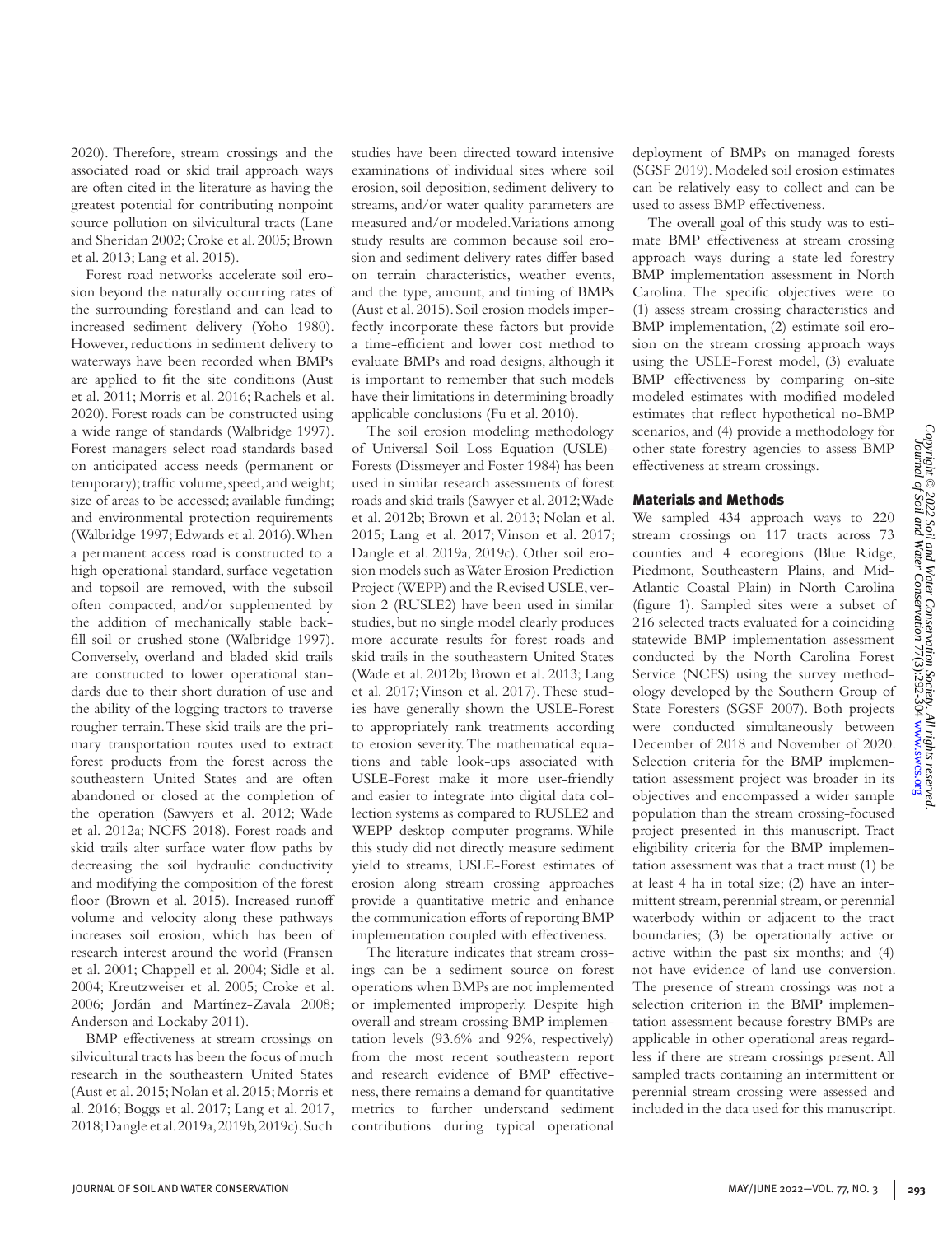Figure 1

An iterative process, consisting of three main methods, was used to identify eligible tracts. For the first method, we used Landsat satellite imagery processed through the Southern Forest Area Change Tool (SouthFACT) (www.southfact.com) and Esri ArcGIS software to identify areas where the imagery detected a likely change (loss) of tree canopy cover. The resulting list of tracts was further narrowed using Esri ArcGIS software by removing sites without a mapped US Geological Survey (USGS) stream within 200 m of the tract boundaries. The tract list generated from this procedure served as a starting point for discussions with NCFS county staff. These tracts could be categorized into the following three situations by NCFS county staff: (1) staff had visited the site and could confirm whether it met study criteria, (2) staff were aware of the site, but had not yet performed an inspection and could not confirm study criteria, or (3) staff had no previous knowledge of the site. If 10 or more tracts met situation 1, they were numbered and randomly selected by the researchers who had not visited the sites nor had any prior knowledge of the forestry operation. If fewer than 10 tracts met situation 1, then tracts from situations 2 and 3 and a list of NCFS inspected sites known to meet the study criteria, but not detected by SouthFACT, were added to the random selection list. In some cases, researchers examined a site only to find out that it did not qualify for the two study projects, in which case the next closest tract from the list was visited. For the second method, if the SouthFACT process yielded no suitable sites, researchers randomly selected from a list of NCFS inspected sites known to meet the study criteria only. The third method consisted of examining sites that were discovered opportunistically while traveling; fewer than 30 of those sites are included in this study's assessment. This site selection process was

Approximate locations of sampled stream crossing sites (117 tracts) and counties within North Carolina's ecoregions.



access type (overland or bladed skid trail or haul road), stream crossing type (bridge, culvert, ford, or pole), and soil erosion estimates were recorded using the Esri Survey123 (digital survey forms) and ArcCollector (digital mapping application) platforms on an Apple iPhone 8 (Apple, Cupertino, California) or a Google Pixel 3XL (Google, Mountain View, California) smartphone devices. The BMP implementation rate score for each BMP category was calculated as follows in equation 1:

*BMP Implementation Rate* (*%*) =

 $\frac{1}{(Total Number of Applied BMPs)} \times 100$ .(1) (*Number of Applicable BMPs Properly Implemented*)

If a BMP was determined by the researcher to be Not Applicable, then it was not included in the count. Soil erosion estimates were made at each intermittent and perennial stream crossing approach way using the USLE-Forest methodology (Dissmeyer and Foster 1984). Stream crossings primarily used as residential driveways or agricultural production were not assessed. The soil erosion modeling methodology has been used in similar research assessments of forest roads and skid trails (Sawyer et al. 2012; Wade et al. 2012b; Brown et al. 2013; Nolan et al. 2015; Lang et al. 2017; Vinson et al. 2017; Dangle et al. 2019a, 2019c). Stream crossing locations were recorded using the Esri ArcCollector application and integrated global positioning system (GPS) in the smartphone devices. Multiple pictures were taken with these devices from various angles to document the stream crossing conditions.

The USLE has six components that are multiplied together to estimate soil loss (*A*) in units of ton per acre per year (Wischmeier and Smith 1978). English units can be converted to metric units (Mg ha<sup>-1</sup> y<sup>-1</sup>) following the procedures described in Foster et al. (1981) (equation 2):

$$
A = R \times K \times LS \times CP \tag{2}
$$

The six components are rainfall and runoff factor (*R*), soil erodibility factor (*K*), slopelength factor (*L*), slope-steepness factor (*S*), cover and management factor (*C*), and support practice factor (*P*).

The *R* factor is provided in the USLE-Forest manual as an isoerodent map (Dissmeyer and Foster 1984). Lines from the isoerodent map were digitized into a shapefile and added into the Esri webmap for viewing on cellphone devices in the field. *R* values ranged from 2,468 to 4,000 MJ mm  $ha^{-1}$  y<sup>-1</sup> in the Blue Ridge, 2,723 to 4,766 MJ mm  $ha^{-1}y^{-1}$  in the Piedmont, 4,085 to 6,042 MJ mm  $ha^{-1}y^{-1}$  in the Southeastern Plains, and 4,425 to 6,468 MJ mm ha<sup>-1</sup>  $v^{-1}$  in the Mid-Atlantic Coastal Plain. The *K* factors were chosen from the USDA's Natural Resources Conservation Service (NRCS) Web Soil Survey erodibility values assigned to mapped soil series by soil horizon. The NRCS mapped soil series and associated *K* values by soil horizon were also added into the Esri webmap for viewing on cellphone devices in the field. During assessments, a *K* value was recorded based on soil horizon. If a soil horizon could not be readily

repeated statewide for each county.

When on-site, researchers determined stream type (ephemeral, intermittent, or perennial) at crossing locations as part of the agency's responsibility to inspect forestry-related land-disturbing activities to determine compliance with the standards required by the state's Forest Practice Guidelines Related to Water Quality (FPG) (02 NCAC 60C) as part of the North Carolina Sedimentation Pollution Control Act. The BMP implementation questions for stream crossings (table 1),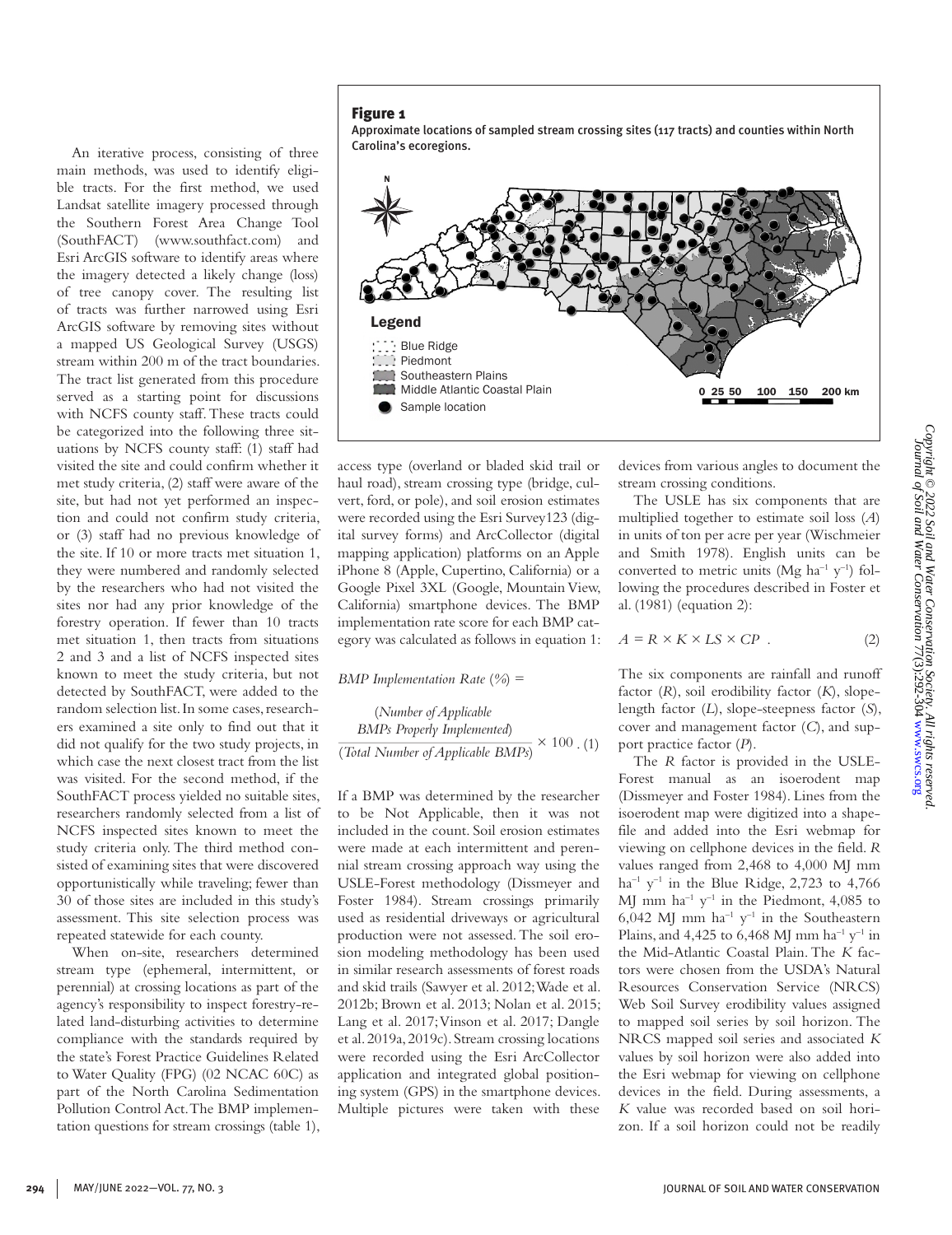|     | North Carolina Forest Service Forestry Best Management Practices (BMP) implementation survey questions for stream crossings and approach ways<br>to stream crossings. |
|-----|-----------------------------------------------------------------------------------------------------------------------------------------------------------------------|
| No. | <b>Questions</b>                                                                                                                                                      |
| 1   | Was the crossing site considered when selecting crossing type?                                                                                                        |
| 2   | Was the stream crossing location designated using flagging, paint, or other suitable marking?                                                                         |
| З   | Was the crossing installed at a relatively straight stream section?                                                                                                   |
| 4   | Was the crossing installed at a right-angle to the stream channel?                                                                                                    |
| 5   | Was the stream depth, width, gradient, and capacity minimally altered?                                                                                                |
| 6   | Was the crossing constructed, installed, and removed during low-flow?                                                                                                 |
| 7   | Was the temporary structure removed?                                                                                                                                  |
| 8   | Was debris removed from the stream channel to meet state rules?                                                                                                       |
| 9   | Were approach ways stabilized using appropriate materials?                                                                                                            |
| 10  | Was the crossing area rehabilitated as soon as possible?                                                                                                              |
| 11  | Were streambank edges and approach ways re-contoured to resemble natural conditions pre-installation?                                                                 |
| 12  | Were BMPs to control, divert, and/or capture runoff/sediment along approach ways installed?                                                                           |
| 13  | Was the approach way slope/grade minimized?                                                                                                                           |
| 14  | Was the crossing located at a narrow channel width?                                                                                                                   |
| 15  | Was the crossing located on firm, stable streambanks?                                                                                                                 |
| 16  | Were the bridges set on solid footing to support equipment?                                                                                                           |
| 17  | Was the crossing located on high, level ground on each side?                                                                                                          |
| 18  | Were bridge panels butted together?                                                                                                                                   |
| 19  | Has equipment been kept out of the channel during installation and removal unless unavoidable?                                                                        |
| 20  | Were logs, trees, or trucks/trailers over-hangs minimized?                                                                                                            |
| 21  | Was fill material removed or prevented from entering the stream on the temporary culvert crossing?                                                                    |
| 22  | Were the appropriate number/size of culverts used?                                                                                                                    |
| 23  | Do culvert extends at least 12 inches beyond the edge of the fill material? If shorter, are the inlet/outlet headwalls adequately protected?                          |
| 24  | Was 15 inch or larger culvert used?                                                                                                                                   |
| 25  | Was the culvert placed in the center of existing or expected water flow?                                                                                              |
| 26  | Was/were the culvert(s) set with an appropriate downslope grade?                                                                                                      |
| 27  | Is the height that water drops from the outlet of the culvert minimized?                                                                                              |
| 28  | Is there at least 12 inches of backfill material atop culvert?                                                                                                        |
| 29  | Is backfill material packed down tightly and void of excessive debris?                                                                                                |
| 30  | Are the inlet/outlet of the culvert and fill material protected with suitable stabilization measures?                                                                 |
| 31  | Does the crossing design allow floodwaters to flow overtop or around crossing as needed?                                                                              |
| 32  | Were surface hardening materials used at the culvert and approach ways as needed?                                                                                     |
| 33  | Was the ford only used for truck access?                                                                                                                              |
| 34  | Was the ford installed at a location with relatively low streambanks?                                                                                                 |
| 35  | Was the ford installed at location with solid and level stream bottom?                                                                                                |
| 36  | Was the ford installed at a straight section of stream channel?                                                                                                       |
| 37  | Were geotextile fabrics as underlayment used as needed?                                                                                                               |
| 38  | Were clean hardening materials used on vehicle traffic surfaces?                                                                                                      |
| 39  | Were hardening materials evenly spread to avoid dips, humps, or ruts?                                                                                                 |
| 40  | Was the ford installed to allow passage of natural streamflow, particularly for low-flow or dry periods?                                                              |
| 41  | Did the ford have permanent groundcover over at least 80% of the approach way area within the first 50 feet of the stream?                                            |
| 42  | Can water flow through the pole crossing?                                                                                                                             |
| 43  | Was the integrity of the channel banks protected? (intact and stable)                                                                                                 |
| 44  | Were de-limbed and topped logs used?                                                                                                                                  |
| 45  | Were logs free of soil or other debris?                                                                                                                               |
| 46  | Were the logs large enough to stack loosely?                                                                                                                          |
| 47  | Was soil within or on top of the pole crossing avoided?                                                                                                               |
| 48  | Was the pole crossing installed to an elevation higher than the adjacent channel or bank?                                                                             |
| 49  | Were limbs, tops, slash, or other woody material atop the approach ways packed down?                                                                                  |
| 50  | Were pole crossing removed following use or when high-flows were expected?                                                                                            |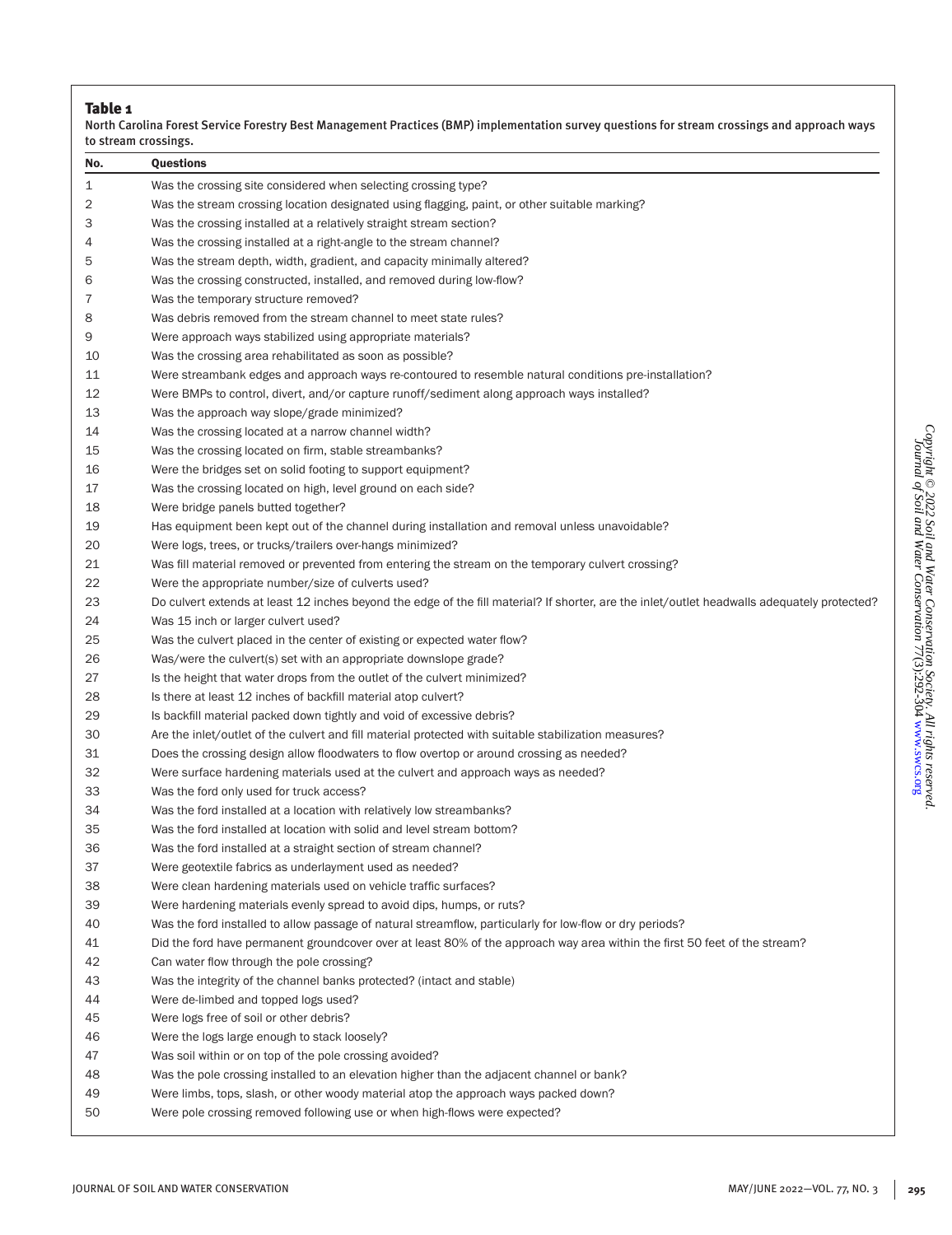distinguished, the largest *K* value per the observed soil series was selected. Soil erodibility range values for Blue Ridge, Piedmont, Southeastern Plains, and Mid-Atlantic Coastal Plain were 0.019 to 0.057, 0.018 to 0.066, 0.022 to 0.057, and 0.013 to 0.049 Mg ha h  $ha^{-1}$  MJ<sup>-1</sup> mm<sup>-1</sup>, respectively. Stream crossing approach length and width (*L* factor) were measured using a logger's tape to the nearest 0.3 m, and slope with a clinometer to the nearest 1% (*S* factor). Each approach way was delineated as the area between the streambank and nearest effective upslope water control structure that could disperse runoff away from the crossing. In the event that a failed or compromised water control structure was observed on the approach way, then the slope length was extended beyond that structure to an area upslope that was identified as being unlikely to contribute runoff to the stream crossing approach way. The *L* and *S* factors are evaluated together to create a *LS* value. This value was calculated using the following equation 3:

*LS* = (λ/72.6)<sup>*m*</sup> (65.41sin<sup>2</sup>θ + 4.65sinθ (3)  $+ 0.065$ ),

where  $\lambda$  = slope length (ft),  $\theta$  = the slope angle (degrees), and  $m = 0.2$  for  $\leq 1\%$  slopes, 0.3 for 1% to 3% slopes, 0.4 for 3.5% to 4.5% slopes, and 0.5 for ≥5% slopes (Dissmeyer and Foster 1984).

The range of *LS* values observed in the Blue Ridge, Piedmont, Southeastern Plains, and Mid-Atlantic Coastal Plain were less than 0.1 to 3.9, less than 0.1 to 2.8, less than 0.1 to 0.9, and less than 0.1 to 1.1 m  $m^{-1}$ , respectively. The *C* and *P* factors are also evaluated together by multiplying six *C* and *P* subfactors, which include (1) bare soil, residual binding, and soil reconsolidation; (2) canopy effect; (3) steps; (4) on-site storage; (5) invading vegetation; and (6) contour tillage. Percentage bare soil was estimated by walking along the approach way in a zig-zag pattern and recording the count of either bare soil or covered soil at each step. A minimum of 20 steps per approach way was used to calculate percentage bare soil (Brown et al. 2015; Lang et al. 2017). All other *C* and *P* subfactor values were recorded using table and figure prompts in the USLE-Forest methodology and visual estimates/observations (Dissmeyer and Foster 1984). These *R*, *K*, *LS*, and *CP* estimates are multiplied together to create an estimate of erosion rate

(ton per acre per year), which was then converted to megagram per hectare per year for each approach way. These potential erosion estimates were weighted by area and averaged to generate an overall potential erosion rate for each crossing site.

We also modeled a hypothetical "no-BMP" scenario for each crossing as a basis to compare against our observed erosion rates with actual BMP implementation. In the no-BMP scenario, *R* and *K* values from our observed data set remained the same. The *LS* values were altered by doubling the measured approach length, while keeping the same percentage slope measure, and then recalculating *LS* values. Doubling slope lengths was chosen partly for simplicity of evaluating and contextualizing the overall functionality of BMPs. Additionally, doubling slope lengths of our data set resulted in less than 2% of approach way lengths in excess of 122 m, which is the maximum length within the slope effect chart of the USLE-Forest manual (figure 3 of Dissmeyer and Foster 1984). Slope lengths in excess of 122 m tend to concentrate runoff and accelerate erosion beyond what the USLE-Forest model can estimate without extrapolating (Dissmeyer and Foster 1984). The *CP*  values were altered by assigning a value of one (i.e., multiplied by one and therefore eliminating the factor effects on model estimates). Forest operators have some control of both slope length and soil cover when executing forest operations. Road and skid trail slope lengths contributing runoff to streams are commonly shortened through implementation of water control structure BMPs such as waterbars, rolling dips, broadbased dips, and/or turnouts (NCFS 2006). Increasing ground cover on roads and trails using gravel/rock, grass seed, straw, slash, or other organic material also reduces erosion potential and is a commonly implemented BMP. Hypothetical model adjustments have been used in similar studies to reduce erosion rates for the assessment of improved BMP implementation (Nolan et al. 2015; Dangle et al. 2019a, 2019b, 2019c). The hypothetical adjustment used in this study is to assess BMP effectiveness. Although the "no-BMP" model estimate likely does not accurately reflect potential erosion without BMPs, it provides a simple, easily repeatable metric to approximate BMP effectiveness. We recognize that BMP effectiveness is often used in describing reductions in sediment delivery, or by assessing changes in physical, chemical, and biological water quality parameters (Anderson and Lockaby 2011; Cristan et al. 2016). Our use of BMP effectiveness relates to soil erosion reduction and was calculated using the following equation 4:

$$
BMP effectiveness (\%) =
$$
\n
$$
\frac{(No\ BMPs - With\ BMPs)}{No\ BMPs} \times 100
$$
\n(4)

where *No BMPs* is the hypothetical "no-BMP" soil erosion estimate using USLE-Forest (Mg h–1 y–1), and *With BMPs* is soil erosion estimate using USLE-Forest with all field observed parameters (Mg  $h^{-1}y^{-1}$ ).

JMP-Pro 15.2.0 was used to perform all statistical analyses (SAS Institute, Inc. 2019). Since the data did not meet parametric analysis assumptions, a combination of descriptive statistics and nonparametric analysis were used. Descriptive statistics were calculated for BMP implementation scores and soil erosion estimates and displayed by North Carolina ecoregions, crossing types, and access methods. Erosion estimates and BMP implementation scores were further evaluated with the nonparametric Kruskal-Wallis test, followed by multiple comparisons using the Steel-Dwass all pairs test (Ott and Longnecker 2016). We also used regression analysis to interpret the relationship between erosion rates with BMP implementation scores.

#### Results and Discussion

*Stream Crossing Characterization.*  Researchers observed the characteristics of 220 stream crossings that were either on operationally active (34 crossings) or inactive/ closed (186 crossings) tracts. Crossing types included portable bridges, culverts, fords, and poles. Portable bridges comprised 79.1%, 80.6%, and 53.3% of Piedmont, Southeastern Plains, and Coastal Plain stream crossings, respectively, and were the most common stream crossing overall (64.5%) (table 2). In the Piedmont, Southeastern Plains, and Middle Atlantic Coast Plain, portable bridges were the most frequently observed stream crossing structure on overland (90.3%, 90.5%, and 66.7%, respectively) and bladed (71.9%, 100%, and 100%, respectively) skid trails. However, in the Blue Ridge ecoregion, portable bridges were used only on 22.7% of all crossings and 26.5% of skid trail crossings. The lower percentage use of portable bridges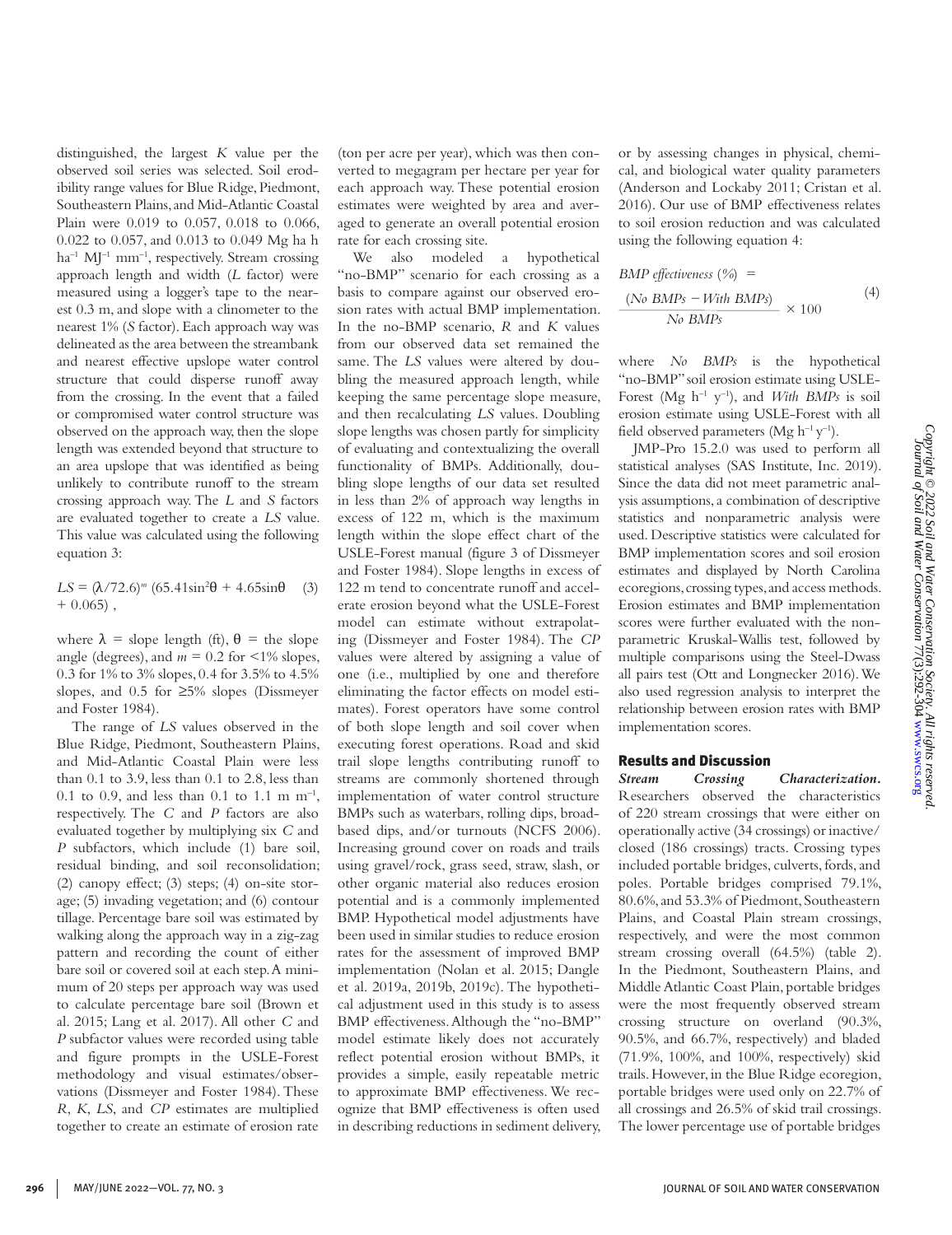Distribution of stream crossing type and access method by ecoregion.

|                       |                          | <b>Bridge</b> |                    | <b>Culvert</b> |                    | Ford           |                    | Pole         |                    |                | All crossing types |
|-----------------------|--------------------------|---------------|--------------------|----------------|--------------------|----------------|--------------------|--------------|--------------------|----------------|--------------------|
| <b>Ecoregion</b>      | <b>Access Method</b>     | n             | % within<br>region | n              | % within<br>region | n              | % within<br>region | n            | % within<br>region | $\mathbf n$    | % within<br>region |
| <b>Blue Ridge</b>     | <b>Bladed skid trail</b> | 6             | 13.6               | 19             | 43.2               | $\Omega$       | 0.0                | $\Omega$     | 0.0                | 25             | 56.8               |
|                       | Overland skid trail      | 3             | 6.8                | 5              | 11.4               | $\circ$        | 0.0                | $\mathbf{1}$ | 2.3                | 9              | 20.5               |
|                       | Haul road                | 1             | 2.3                | 4              | 9.1                | 5              | 11.4               | $\mathbf 0$  | 0.0                | 10             | 22.7               |
|                       | Total                    | 10            | 22.7               | 28             | 63.6               | 5              | 11.4               | 1            | 2.3                | 44             | 100                |
| Piedmont              | <b>Bladed skid trail</b> | 23            | 20.0               | $\overline{7}$ | 6.1                | 2              | 1.7                | $\Omega$     | 0.0                | 32             | 27.8               |
|                       | Overland skid trail      | 65            | 56.5               | 3              | 2.6                | 3              | 2.6                | $\mathbf 1$  | 0.9                | 72             | 62.6               |
|                       | Haul road                | 3             | 2.6                | 5              | 4.3                | 3              | 2.6                | $\mathbf 0$  | 0.0                | 11             | 9.6                |
|                       | Total                    | 91            | 79.1               | 15             | 13.0               | 8              | 7.0                | 1            | 0.9                | 115            | 100                |
| Southeastern          | <b>Bladed skid trail</b> | 6             | 19.4               | $\circ$        | 0.0                | $\Omega$       | 0.0                | $\Omega$     | 0.0                | 6              | 19.4               |
| Plains                | Overland skid trail      | 19            | 61.3               | $\mathbf 0$    | 0.0                | 1              | 3.2                | $\mathbf{1}$ | 3.2                | 21             | 67.7               |
|                       | Haul road                | $\mathbf 0$   | 0.0                | 4              | 12.9               | $\circ$        | 0.0                | $\Omega$     | 0.0                | 4              | 12.9               |
|                       | Total                    | 25            | 80.6               | 4              | 12.9               | $\mathbf{1}$   | 3.2                | $\mathbf{1}$ | 3.2                | 31             | 100                |
| Middle Atlantic       | <b>Bladed skid trail</b> | 2             | 6.7                | $\circ$        | 0.0                | $\Omega$       | 0.0                | $\Omega$     | 0.0                | $\overline{2}$ | 6.7                |
| <b>Coastal Plains</b> | Overland skid trail      | 14            | 46.7               | 0              | 0.0                | $\overline{2}$ | 6.7                | 5            | 16.7               | 21             | 70.0               |
|                       | Haul road                | $\mathbf 0$   | 0.0                | 6              | 20.0               | $\mathbf{1}$   | 3.3                | $\Omega$     | 0.0                | 7              | 23.3               |
|                       | Total                    | 16            | 53.3               | 6              | 20.0               | 3              | 10.0               | 5            | 16.7               | 30             | 100                |
| Statewide             | <b>Bladed skid trail</b> | 37            | 16.8               | 26             | 11.8               | 2              | 0.9                | $\Omega$     | 0.0                | 65             | 29.5               |
|                       | Overland skid trail      | 101           | 45.9               | 8              | 3.6                | 6              | 2.7                | 8            | 3.6                | 123            | 55.9               |
|                       | Haul road                | 4             | 1.8                | 19             | 8.6                | 9              | 4.1                | $\Omega$     | 0.0                | 32             | 14.5               |
|                       | Total                    | 142           | 64.5               | 53             | 24.1               | 17             | 7.7                | 8            | 3.6                | 220            | 100                |

in the Blue Ridge region has been documented in other similar studies (Nolan et al. 2015; Dangle et al. 2019a) and a logger survey (McKee et al. 2012). We suspect that this trend is partly a function of logging system/ capability and cultural familiarity. Use of temporary bridges has been promoted through the NCFS Bridgemat Loan and Education Service since the mid-1990s (NCFS 2019) and in logger education programs throughout the southeastern United States. Although the initial purchase price of three steel panel bridges (>US\$20,000) is high, they can be used for many years. The NCFS Bridgemat Loan and Education Service has steel panel bridge sets built in 2003 that have remained in service with modest maintenance costs through 2020. Portable bridges fabricated from timber beams are less expensive, but have a shorter lifespan and usually built-in shorter lengths.

Statewide, culverts were most frequently used on haul road crossings (59.4%). Culverts on permanent roads are often selected instead of bridges due to lower purchase price of the structure, less concern about traffic weight limitations, and ability to idealize fill height to reduce the overall slope-grade of the roadway. However, culverts tend to require more erosion control tactics to stabilize fill dirt overtop of the culvert, as compared with temporary bridges. Morris et al. (2016) examined sedimentation using three intensity levels of rainfall simulation on bridge, culvert, and ford stream crossings with three levels of increased erosion control tactics (referred to as BMP–, BMP, and BMP+ levels). That study found the highest sedimentation associated with the culvert stream crossing was measured during channel disturbance (i.e., culvert installation); however, the mean sediment reduction efficiency increased by 71% and 77% with standard BMP and BMP+ applications, respectively. In addition, culverts often restrict stream flow, particularly during flooding events, which may lead to channel scour and inhibit movement of aquatic life (Merrill 2005).

In our study, haul road stream crossings in the Blue Ridge, Piedmont, Southeastern Plains, and Middle Atlantic Coast Plain had culverts on 40.0%, 45.5%, 100%, and 85.7%, respectively. In the Blue Ridge region, culverts were the most frequently observed stream crossing structure for overland skid trails (55.6%) and bladed skid trails (76.0%). In a similar study conducted in Virginia, Dangle et al. (2019a) found pole crossings to be the most common crossing method on skid trails (50.0%), followed by bridge

(34.6%) and culvert (15.4%). This difference may be attributed to our study criteria, which only examined crossings at intermittent and perennial streams. In North Carolina, pole crossings are only considered acceptable for ditches, ephemeral streams, and dry, intermittent streams (NCFS 2006).

Ford crossings accounted for 7.7% of all observed stream crossings and were primarily on haul roads (table 2). Ford stream crossings used for skidding (eight crossings) did not meet the standards of North Carolina's FPGs or BMP recommendations. It is notable that each of the eight ford crossings were on intermittent streams and none of them were in the Blue Ridge region. We believe this emphasizes the challenges associated with making in-field stream determinations, specifically between ephemeral and intermittent streams, as well as distinguishing between streams and hydrated ditches. On haul roads in the Blue Ridge region, fords (50%) were the most frequently observed stream crossing method. This may be partly attributed to the hard-bottom geology of streambeds in this region, which makes fording a more economical option.

Statewide, overland skid trails were the most frequently observed access method, accounting for 55.9% of all stream crossings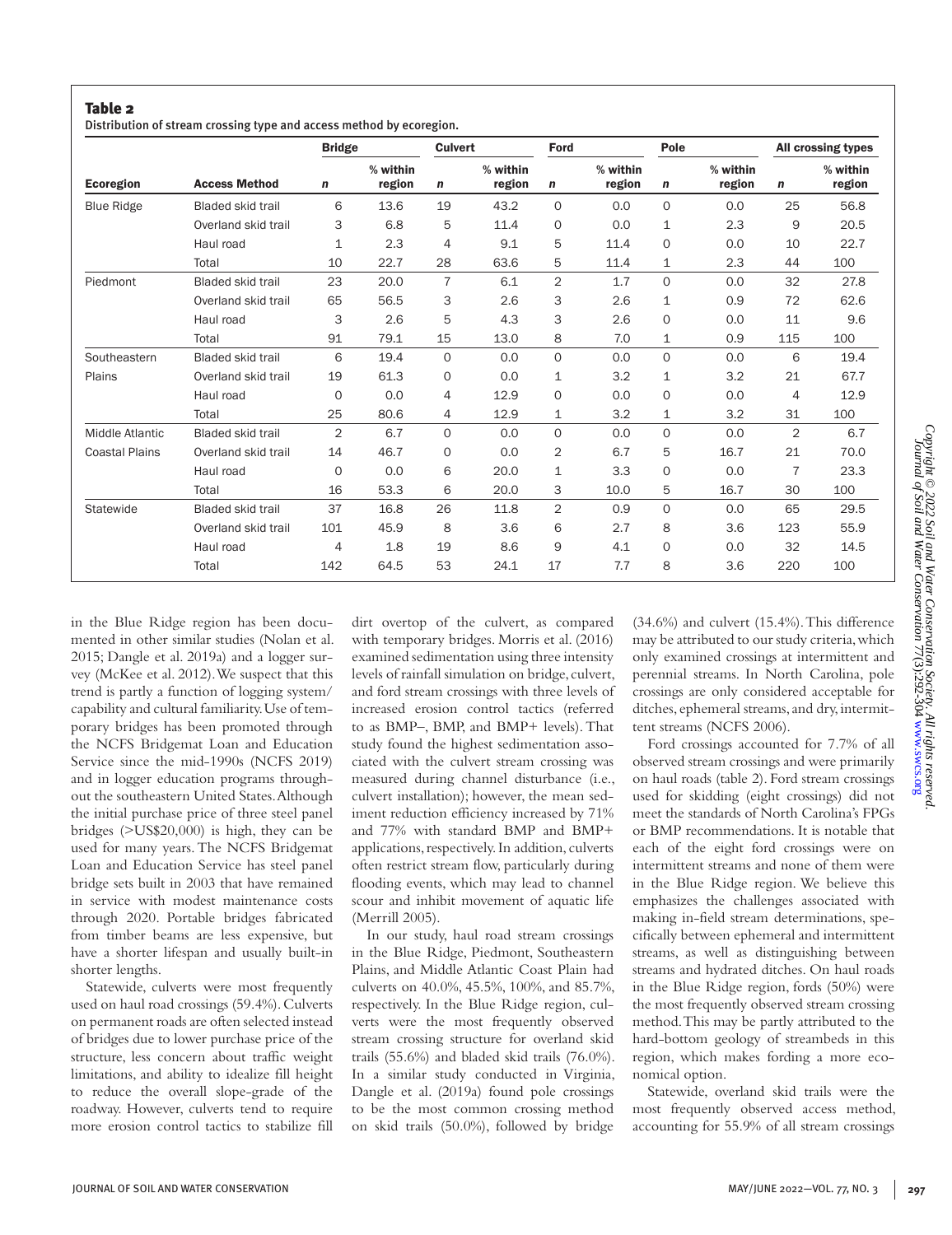Distribution of best management practice (BMP) implementation scores for stream crossings by ecoregion. Letters in the median column signify no significant differences using Steel-Dwass All Pairs test at  $\alpha = 0.05$ .

| Ecoregion                      | n   | <b>Mean</b><br>(%) | <b>Median</b><br>(%) | SD<br>(%) | Min<br>(%) | <b>Max</b><br>(%) |
|--------------------------------|-----|--------------------|----------------------|-----------|------------|-------------------|
| <b>Blue Ridge</b>              | 44  | 88.7               | 94.4a                | 13.4      | 42.9       | 100               |
| Piedmont                       | 115 | 90.7               | 100a                 | 16.5      | 20.6       | 100               |
| Southeastern Plains            | 31  | 90.1               | 93.8a                | 11.8      | 63.9       | 100               |
| Middle Atlantic Coastal Plains | 30  | 90.0               | 94.9a                | 13.4      | 50.0       | 100               |
| Statewide                      | 220 | 90.1               | 100                  | 14.8      | 20.6       | 100               |

From a BMP perspective, overland skid trails are preferred to bladed skid trails because soil disturbance is minimized, and they can be more easily stabilized afterwards. Wade et al. (2012a) examined erosion rates of bladed skid trails in the Virginia Piedmont in a designed study and found that their "waterbar-only" BMP treatment resulted in an average sediment production of 137.7 Mg  $ha^{-1}$  y<sup>-1</sup>. Comparatively, Sawyers et al. (2012) conducted a similar study examining only overland skid trails, and their "waterbar-only" BMP treatment resulted in an average sediment production of 24.2 Mg ha<sup>-1</sup> y<sup>-1</sup>. In our study, overland skid trail stream crossings were most prevalent in the Piedmont (69.2%), Southeastern Plains (77.8%), and Middle Atlantic Coast Plain (91.3%), with bladed skid trails seen more often in the Blue Ridge region (73.5%). Bladed skid trails are frequently installed to create a lower-gradient trafficable pathway in steep terrain that would otherwise exceed machine capability.

and 65.4% of the skid trail stream crossings.

*Best Management Practice Implementation Scores.* The statewide mean BMP implementation score for stream crossings was 90.1% (table 3). This is similar to the nation-wide average of 91% and a southeastern US average of 92.4% as reported in a national survey of BMP implementation scores from state agencies (Cristan et al. 2018). Comparisons among ecoregions were not significantly different  $(p > 0.1)$ . Compared to the previous NCFS BMP implementation assessment, our study had three more crossings (Coats 2018). There were 12.5% more bridge crossings and 7.7% fewer culverts observed. This may partially explain the 10% increase in BMP implementation score at stream crossings compared to the previous assessment (Coats 2018). Although southeastern states collect BMP implementation data in the same seven categories (including at stream crossings), the number of BMPs in a category varies. This is because each BMP implementation survey is based on the contents of the respective state's BMP manual. For example, North Carolina has 50 recommended BMPs for stream crossings (table 1), while Virginia has 18 (Dangle et al. 2019a). This is a notable difference among BMP implementation surveys throughout the United States.

Statewide BMP implementation score by stream crossing type indicate that bridges tend to score significantly greater than culverts (*p* < 0.0001), fords (*p* < 0.0001), and

poles  $(p = 0.0191)$  (table 4). It is worth noting that there are fewer BMP specifications for using temporary bridges than for culverts, due to the greater ease with which portable bridges can be installed and their inherent enhanced performance since little to no soil disturbance or backfill is required. Bridging is a preferred temporary crossing method because it frequently results in smaller areas in need of stabilization following removal and minimizes alterations to the stream channel. However, Aust et al. (2011) compared stream crossing types in the Virginia Piedmont and concluded that all crossing types could maintain water quality when the most appropriate crossing structure is chosen for a given situation and applicable BMPs are implemented. Our findings support efforts of state forestry agencies and forest industry to encourage the use of portable bridging to minimize nonpoint source pollution at stream and ditch crossings on silvicultural tracts.

Statewide BMP implementation scores by access method indicate that overland and bladed skid trail crossings tend to score significantly greater than haul road stream crossings ( $p \le 0.0001$  and  $p = 0.0322$ , respectively) (table 5). Significant differences in the BMP score among access method were observed in the Piedmont and Middle Atlantic Coastal Plain ecoregions (*p* < 0.05) (table 5). Haul road stream crossings included in this study were believed to primarily serve silvicultural purposes. Although the data cannot indicate why haul road stream crossings scored less than skid trails, we suspect that permanent haul road stream crossings were subject to more frequent or prolonged traffic than skid trails. Some of the additional traffic likely includes nonsilvicultural uses. Traffic postharvest could potentially decrease soil cover and BMP implementation scores. Landowners may also be less willing to apply BMPs on haul roads due to cost or concerns about trafficability (from water diversions). Cover BMPs such as leftover logging slash can be used for skid trail closure at relatively low costs (Sawyers et al. 2012), while haul road cover BMPs such as gravel are costlier (Conrad et al. 2012).

*Modeled Erosion Rates.* We used the USLE-Forest model to estimate soil erosion on stream crossing approach ways.

Statewide, culvert stream crossings had greater modeled erosion rates than bridge crossings  $(p = 0.0002)$  (table 6), while not significantly different from ford  $(p = 0.3428)$ and pole (0.0993) crossings. Within ecoregions, only the Piedmont displayed a similar pattern ( $p \leq 0.0001$ ). Significant differences between culvert and bridge crossings may be partially explained by observed slope lengths. When examining all bridge and culvert approach lengths, the average and median values for bridges (10.5 m and 7.3 m, respectively) were noticeably shorter than culverts (24.8 m and 15.1 m, respectively). Aust et al. (2011) also found longer approach ways and higher erosion rates associated with culvert stream crossing, and attributed those findings to be a function of the standard to which the road was constructed and the BMPs for the approach ways, rather than what type of crossing was used. Our data support a similar conclusion. Road standards associated with bladed skid trails and many minimum-standard haul roads in steep terrain involve cut and fill operations that idealize the travel way and create longer, more gentle slope lengths as opposed to shorter and steeper slope lengths that often are found in high-relief topography.

Statewide, overland skid trail crossings had lower modeled erosion rates than bladed skid trails ( $p = 0.0432$ ) and haul roads ( $p = 0.0002$ ) (table 7). Designed experiments examining erosion rates on bladed skid trails (Wade et al. 2012a) and overland skid trails (Sawyers et al. 2012) indicate that bladed skid trails will erode at higher rates than overland skid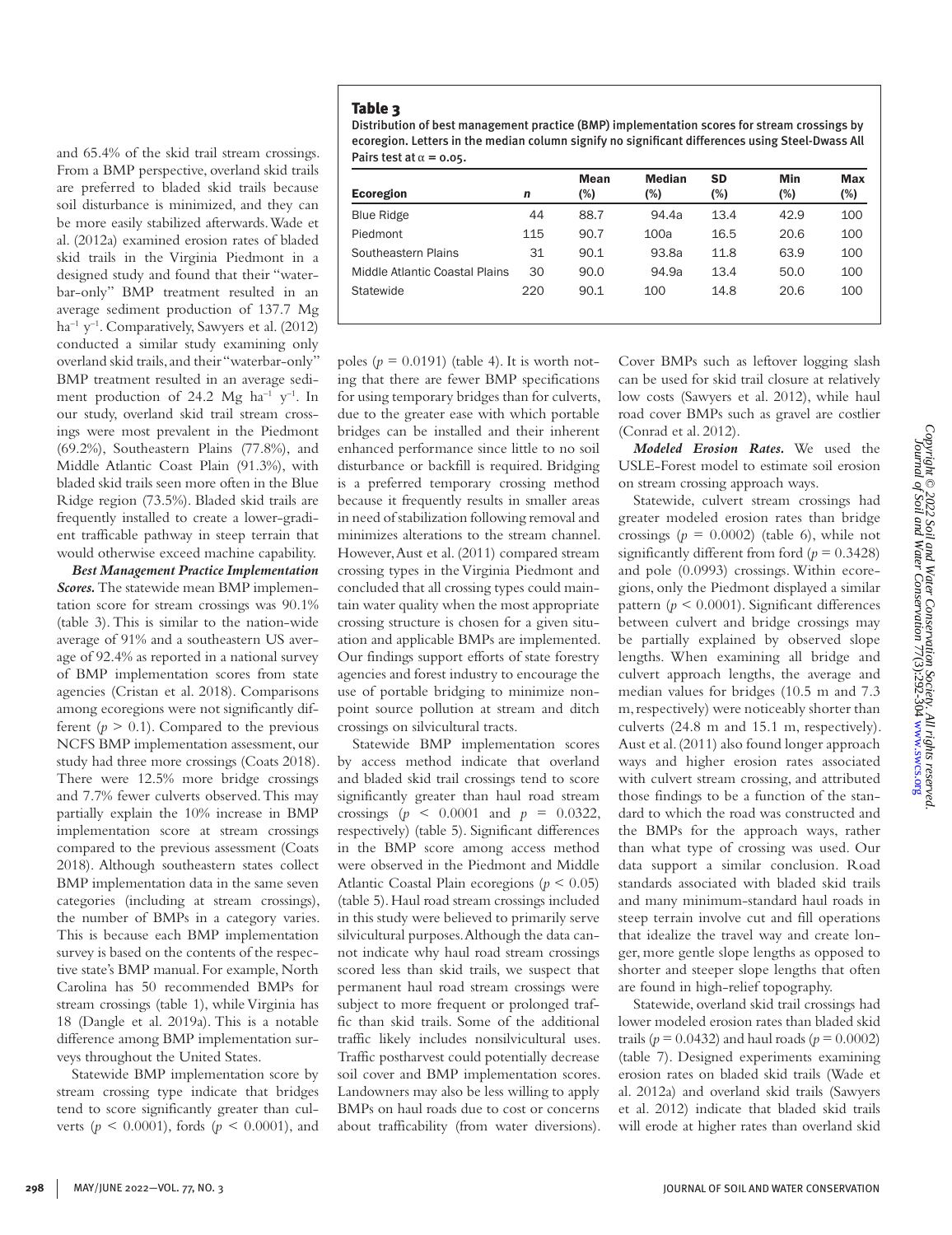Distribution of best management practice (BMP) implementation scores for 220 stream crossings by ecoregion and stream crossing type. Values not followed by the same letter within a column specific to an ecoregion are significantly different using the Steel-Dwass All Pairs test at  $\alpha$  = 0.05.

| Ecoregion                      | <b>Crossing type</b> | n   | Mean $(\%)$       | Median $(\%)$            | SD (%)                   | Min $(\%)$ | $Max (\%)$ |
|--------------------------------|----------------------|-----|-------------------|--------------------------|--------------------------|------------|------------|
| <b>Blue Ridge</b>              | <b>Bridge</b>        | 10  | 91.1              | 97.2a                    | 11.0                     | 73.3       | 100        |
|                                | Culvert              | 28  | 86.6              | 92.1a                    | 15.0                     | 42.9       | 100        |
|                                | Ford                 | 5   | 96.3              | 95.2a                    | 3.8                      | 91.2       | 100        |
|                                | Pole                 | 1   | $\qquad \qquad -$ | $\overline{\phantom{0}}$ | $\qquad \qquad -$        | 84.6       | 84.6       |
| Piedmont                       | <b>Bridge</b>        | 91  | 96.0              | 100a                     | 9.7                      | 47.6       | 100        |
|                                | Culvert              | 15  | 74.6              | 77.3b                    | 18.0                     | 34.1       | 94.4       |
|                                | Ford                 | 8   | 66.4              | 64.4b                    | 24.8                     | 20.6       | 100        |
|                                | Pole                 | 1   | $\qquad \qquad -$ | $\overline{\phantom{0}}$ | $\overline{\phantom{0}}$ | 41.4       | 41.4       |
| Southeastern Plains            | <b>Bridge</b>        | 25  | 92.8              | 100a                     | 10.1                     | 69.4       | 100        |
|                                | Culvert              | 4   | 80.0              | 80.2a                    | 12.9                     | 64.5       | 94.9       |
|                                | Ford                 | 1   |                   |                          |                          | 63.9       | 63.9       |
|                                | Pole                 | 1   |                   |                          |                          | 90.0       | 90.0       |
| Middle Atlantic Coastal Plains | <b>Bridge</b>        | 16  | 97.7              | 100a                     | 5.0                      | 81.2       | 100        |
|                                | Culvert              | 6   | 83.3              | 83.1b                    | 11.1                     | 71.4       | 95.0       |
|                                | Ford                 | 3   | 65.2              | 71.9b                    | 13.2                     | 50.0       | 73.7       |
|                                | Pole                 | 5   | 88.5              | 91.3ab                   | 13.8                     | 66.7       | 100        |
| Statewide                      | <b>Bridge</b>        | 142 | 95.3              | 100a                     | 9.5                      | 47.6       | 100        |
|                                | Culvert              | 53  | 82.3              | 86.4b                    | 15.9                     | 34.1       | 100        |
|                                | Ford                 | 17  | 74.8              | 73.7b                    | 22.3                     | 20.6       | 100        |
|                                | Pole                 | 8   | 82.3              | 87.3b                    | 19.6                     | 41.4       | 100        |

#### Table 5

Distribution of best management practice (BMP) implementation scores for 220 stream crossings by ecoregion and access method. Values not followed by the same letter within a column specific to an ecoregion are significantly different using the Steel-Dwass All Pairs test at  $\alpha$  = 0.05.

| Ecoregion                      | <b>Access method</b>     | n              | Mean $(\%)$ | Median (%)        | SD (%) | Min $(%)$ | $Max(\%)$ |
|--------------------------------|--------------------------|----------------|-------------|-------------------|--------|-----------|-----------|
| <b>Blue Ridge</b>              | <b>Bladed skid trail</b> | 25             | 88.4        | 92.9a             | 12.7   | 59.0      | 100       |
|                                | Overland skid trail      | 9              | 88.5        | 84.6a             | 10.7   | 70.0      | 100       |
|                                | Haul road                | 10             | 89.4        | 95.1a             | 18.0   | 42.9      | 100       |
| Piedmont                       | <b>Bladed skid trail</b> | 32             | 89.3        | 100a              | 17.1   | 34.1      | 100       |
|                                | Overland skid trail      | 72             | 93.2        | 100a              | 15.0   | 20.6      | 100       |
|                                | Haul road                | 11             | 78.7        | 90.2 <sub>b</sub> | 19.6   | 47.6      | 100       |
| Southeastern Plains            | <b>Bladed skid trail</b> | 6              | 93.7        | 96.9a             | 9.7    | 75.0      | 100       |
|                                | Overland skid trail      | 21             | 91.0        | 84.1a             | 11.7   | 63.9      | 100       |
|                                | Haul road                | $\overline{4}$ | 80.0        | 80.2a             | 12.9   | 64.5      | 94.9      |
| Middle Atlantic Coastal Plains | <b>Bladed skid trail</b> | $\overline{2}$ | 96.9        | 96.9ab            | 4.4    | 93.8      | 100       |
|                                | Overland skid trail      | 21             | 92.1        | 87.8a             | 13.7   | 50.0      | 100       |
|                                | Haul road                | 7              | 81.7        | 76.2b             | 11.1   | 71.4      | 95.0      |
| Statewide                      | <b>Bladed skid trail</b> | 65             | 89.6        | 95a               | 14.6   | 34.1      | 100       |
|                                | Overland skid trail      | 123            | 92.3        | 100a              | 13.9   | 20.6      | 100       |
|                                | Haul road                | 32             | 82.8        | 90.4b             | 16.7   | 42.6      | 100       |

trails when only waterbars are used. Logger training programs often include a discussion of this concept and emphasize the need to implement BMPs for ground cover stabilization in addition to water control structures. In our modeled erosion data for bladed skid trails, there are higher mean, median, and maximum erosion rates compared to overland skid trails for each ecoregion. However, when examining this data within ecoregions, we find no significant differences between overland and bladed skid trails (*p* > 0.1). The lack of significant differences within ecoregion may suggest that higher erosion rates of bladed trails are offset by selecting and implementing cover BMPs to reduce erosion rates.

Modeled erosion estimates among access methods within ecoregions were not significantly different except within the Piedmont ecoregion (table 7). Piedmont haul roads had significantly greater modeled erosion rates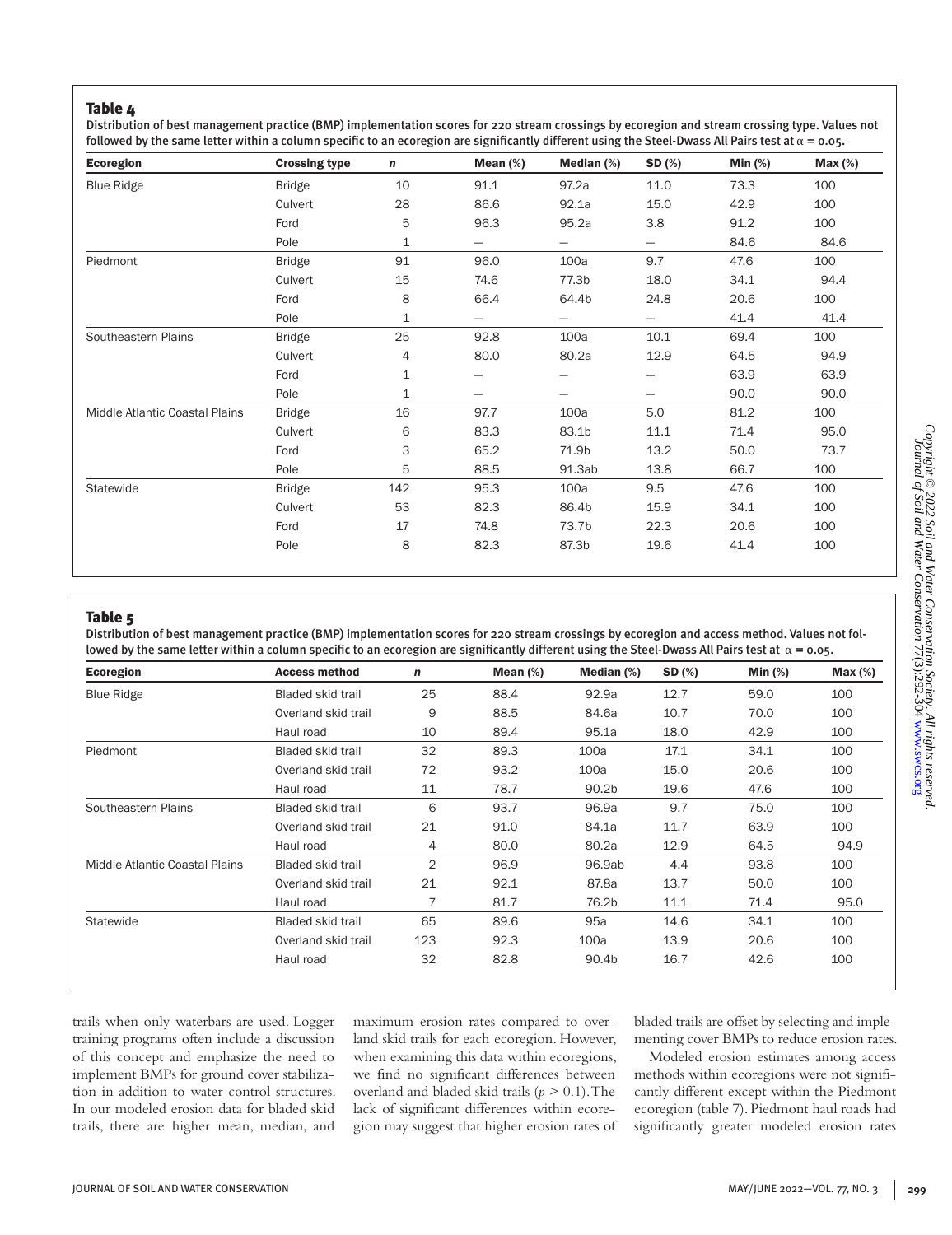compared to bladed ( $p = 0.0251$ ) and overland  $(p = 0.0010)$  skid trails. Our maximum erosion values for haul roads (191.9 Mg ha–1  $y^{-1}$ ) are similar to maximum erosion rates observed in a legacy road study conducted in the Virginia Piedmont (Brown et al. 2013). Reopening of legacy roads frequently occurs as a result of undertaking forest management practices, and doing so may require significant improvements to road gradient, water diversion structures, and surfacing to minimize erosion potential. The Piedmont ecoregion is renowned for its highly eroded landscape and lends itself to erosion control challenges (Jackson et al. 2005) for all landuse activities.

For all crossing and access methods in our study, there were no differences in modeled erosion rates by ecoregion  $(p = 0.2671)$ (table 8). However, erosion rates at tracts with active operations were significantly higher compared to inactive/closed tracts (*p* < 0.0001), with modeled erosion estimates ranging from less than  $0.1$  to 381.4 Mg ha<sup>-1</sup>  $y^{-1}$ . Wide ranges within ecoregions were also observed (table 8). Although linear regression analysis of erosion rates and BMP implementation score were significant ( $p \le 0.0001$ ), the coefficient of determination was low  $(R^2 =$ 0.08, *F* = 19.89). Dangle et al (2019a) found that Virginia Department of Forestry BMP audit scores were better correlated with model erosion estimates when only questions pertaining to soil erosion were included in the regression analysis. Other combinations of our BMP implementation questions (i.e., excluding nonerosion related questions from analysis) and modeled erosion estimates were examined with regression analysis, but did not improve the coefficient of determination ( $R^2$  < 0.08).

Data presented in this manuscript provide a basis from which future research can compare and improve upon the USLE-Forest model to better estimate soil erosion and sediment delivery from forestry stream crossings.

*Best Management Practice Effectiveness.*  Average predicted erosion rates for observed stream crossings increased by nearly 9× when USLE-Forest was adjusted to exclude soil cover practices and doubling the slope length (no-BMP scenario) (table 8). Using the no-BMP and observed BMP erosion estimates of the 220 stream crossings, BMP

effectiveness ranged from 41.6% to 100% with an average of 88.2%. Estimated BMP effectiveness in the Blue Ridge ecoregion was significantly less than that of the Piedmont ( $p < 0.0445$ ), but not significantly different from the Southeastern Plains (*p* = 0.6202) and Middle Atlantic Coastal Plain (*p*   $= 0.9563$ ). Although this method of estimating BMP effectiveness has its limitations, it adds a quantitative metric that can be used to readily compare across similar data sets.

Soil loss tolerance values (T factors) are estimates of the maximum average annual rate of soil loss that can occur without significantly affecting crop productivity at the site scale (Wischmeier and Smith 1978; USDA NRCS 2021). The USLE and T factor were developed to predict long-term, average soil losses under relatively fixed site, vegetation, and operational conditions (similar annually) for 20 or more years (Wischmeier and Smith 1978). The range of T factor values of the soil series in this study were between 2.2 and 11.2 Mg ha<sup>-1</sup> y<sup>-1</sup>.

The estimated erosion rate on approximately 57% of our stream crossing data set was less than 11.2 Mg ha<sup>-1</sup>  $v^{-1}$ . Although

Table 6

Summary statistics for Universal Soil Loss Equation estimates of erosion rates for 220 stream crossings by region and crossing type. Values not followed by the same letter within a column specific to an ecoregion are significantly different using the Steel-Dwass All Pairs test at  $\alpha$  = 0.05.

| Ecoregion                      | <b>Crossing type</b> | $\mathbf n$ | Mean<br>(Mg ha <sup>-1</sup> y <sup>-1</sup> ) | <b>Median</b><br>(Mg ha <sup>-1</sup> y <sup>-1</sup> ) | <b>SD</b><br>(Mg ha <sup>-1</sup> y <sup>-1</sup> ) | <b>Min</b><br>$(Mg ha^{-1} y^{-1})$ | <b>Max</b><br>(Mg ha <sup>-1</sup> $y^{-1}$ ) |
|--------------------------------|----------------------|-------------|------------------------------------------------|---------------------------------------------------------|-----------------------------------------------------|-------------------------------------|-----------------------------------------------|
| <b>Blue Ridge</b>              | <b>Bridge</b>        | 10          | 81.4                                           | 22.1a                                                   | 139.3                                               | < 0.1                               | 381.4                                         |
|                                | Culvert              | 28          | 23.5                                           | 15.3a                                                   | 24.4                                                | < 0.1                               | 102.3                                         |
|                                | Ford                 | 5           | 10.9                                           | 3.2a                                                    | 18.9                                                | 0.9                                 | 44.7                                          |
|                                | Pole                 | $\mathbf 1$ | $\overline{\phantom{0}}$                       | $\overline{\phantom{0}}$                                | $\overline{\phantom{m}}$                            | 0.8                                 | 0.8                                           |
| Piedmont                       | <b>Bridge</b>        | 91          | 11.5                                           | 3.0a                                                    | 23.2                                                | < 0.1                               | 191.9                                         |
|                                | Culvert              | 15          | 63.9                                           | 45.8b                                                   | 74.4                                                | 3.0                                 | 278.7                                         |
|                                | Ford                 | 8           | 16.4                                           | 15.1ab                                                  | 16.9                                                | < 0.1                               | 50.8                                          |
|                                | Pole                 | 1           |                                                | $\overline{\phantom{0}}$                                | $\qquad \qquad -$                                   | 11.3                                | 11.3                                          |
| Southeastern Plains            | <b>Bridge</b>        | 25          | 20.1                                           | 5.6a                                                    | 27.1                                                | < 0.1                               | 93.9                                          |
|                                | Culvert              | 4           | 24.4                                           | 6.8a                                                    | 39.8                                                | < 0.1                               | 83.8                                          |
|                                | Ford                 | $\mathbf 1$ |                                                |                                                         |                                                     | 0.5                                 | 0.5                                           |
|                                | Pole                 | 1           |                                                | $\overline{\phantom{0}}$                                | $\qquad \qquad -$                                   | 0.5                                 | 0.5                                           |
| Middle Atlantic Coastal Plains | <b>Bridge</b>        | 16          | 14.7                                           | 2.7a                                                    | 31.4                                                | 0.2                                 | 126.0                                         |
|                                | Culvert              | 6           | 21.2                                           | 21.5a                                                   | 17.8                                                | 1.6                                 | 52.8                                          |
|                                | Ford                 | 3           | 35.8                                           | 37.1a                                                   | 29.5                                                | 5.6                                 | 64.6                                          |
|                                | Pole                 | 5           | 11.2                                           | 2.0a                                                    | 16.5                                                | 0.2                                 | 39.2                                          |
| Statewide                      | <b>Bridge</b>        | 142         | 18.3                                           | 4.4a                                                    | 46.1                                                | < 0.1                               | 381.4                                         |
|                                | Culvert              | 53          | 34.7                                           | 20.9b                                                   | 47.6                                                | < 0.1                               | 278.7                                         |
|                                | Ford                 | 17          | 17.3                                           | 5.6ab                                                   | 20.4                                                | < 0.1                               | 64.6                                          |
|                                | Pole                 | 8           | 8.5                                            | 2.0ab                                                   | 13.4                                                | 0.2                                 | 39.3                                          |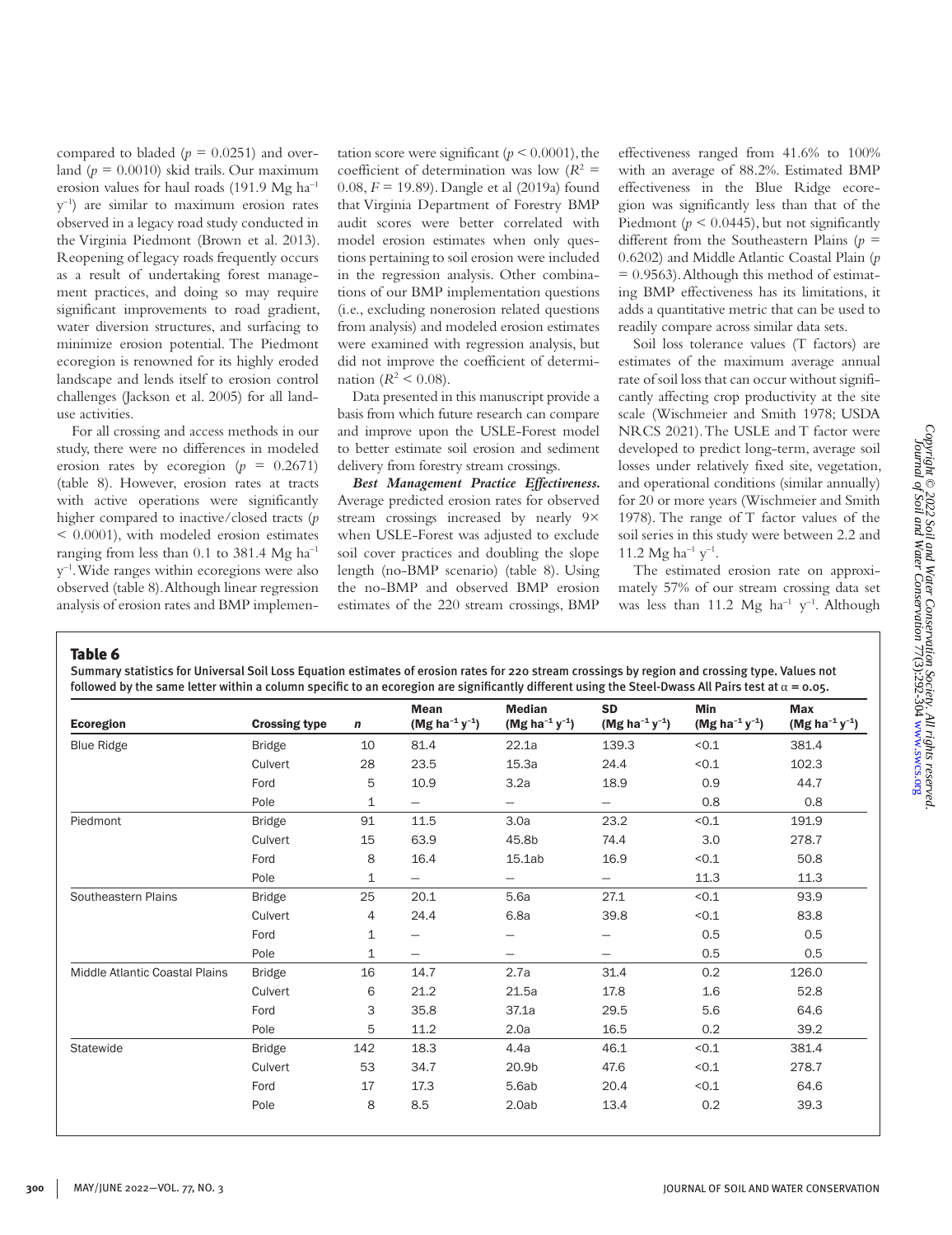Summary statistics for Universal Soil Loss Equation estimates of erosion rates for 220 stream crossings by ecoregion and access method. Values not followed by the same letter within a column specific to an ecoregion are significantly different using the Steel-Dwass All Pairs test at  $\alpha$  = 0.05.

| Ecoregion                      | <b>Access method</b>     | $\mathbf n$    | <b>Mean</b><br>(Mg ha <sup>-1</sup> y <sup>-1</sup> ) | <b>Median</b><br>(Mg ha <sup>-1</sup> y <sup>-1</sup> ) | <b>SD</b><br>(Mg ha <sup>-1</sup> $y^{-1}$ ) | <b>Min</b><br>(Mg ha <sup>-1</sup> y <sup>-1</sup> ) | <b>Max</b><br>(Mg ha <sup>-1</sup> y <sup>-1</sup> ) |
|--------------------------------|--------------------------|----------------|-------------------------------------------------------|---------------------------------------------------------|----------------------------------------------|------------------------------------------------------|------------------------------------------------------|
| <b>Blue Ridge</b>              | <b>Bladed skid trail</b> | 25             | 34.1                                                  | 15.9a                                                   | 74.2                                         | < 0.1                                                | 381.4                                                |
|                                | Overland skid trail      | 9              | 17.0                                                  | 3.6a                                                    | 24.4                                         | 0.2                                                  | 68.6                                                 |
|                                | Haul road                | 10             | 52.2                                                  | 16.0a                                                   | 93.4                                         | 0.9                                                  | 302.3                                                |
| Piedmont                       | <b>Bladed skid trail</b> | 32             | 27.8                                                  | 5.0a                                                    | 58.3                                         | < 0.1                                                | 278.7                                                |
|                                | Overland skid trail      | 72             | 11.0                                                  | 3.1a                                                    | 16.0                                         | < 0.1                                                | 81.1                                                 |
|                                | Haul road                | 11             | 41.9                                                  | 28.6b                                                   | 52.1                                         | 4.7                                                  | 191.9                                                |
| Southeastern Plains            | <b>Bladed skid trail</b> | 6              | 31.2                                                  | 23.2a                                                   | 34.3                                         | 0.5                                                  | 93.9                                                 |
|                                | Overland skid trail      | 21             | 15.0                                                  | 4.6a                                                    | 23.7                                         | < 0.1                                                | 76.1                                                 |
|                                | Haul road                | 4              | 24.4                                                  | 6.8a                                                    | 39.8                                         | 0.1                                                  | 83.8                                                 |
| Middle Atlantic Coastal Plains | <b>Bladed skid trail</b> | $\overline{2}$ | 63.5                                                  | 63.5a                                                   | 88.4                                         | 0.9                                                  | 126.0                                                |
|                                | Overland skid trail      | 21             | 11.2                                                  | 3.6a                                                    | 16.9                                         | < 0.1                                                | 68.6                                                 |
|                                | Haul road                | $\overline{7}$ | 23.4                                                  | 22.1a                                                   | 17.4                                         | 1.6                                                  | 52.8                                                 |
| Statewide                      | <b>Bladed skid trail</b> | 65             | 31.6                                                  | 11.9b                                                   | 63.0                                         | < 0.1                                                | 381.4                                                |
|                                | Overland skid trail      | 123            | 12.2                                                  | 3.6a                                                    | 18.2                                         | < 0.1                                                | 81.1                                                 |
|                                | Haul road                | 32             | 38.9                                                  | 22.6b                                                   | 61.3                                         | < 0.1                                                | 302.3                                                |

about 43% of our stream crossings exceeded the T factor for soils, it is important to recognize the context and scale of comparison. Soil disturbance from a timber harvest typically occurs on a less frequent temporal scale (i.e., rotation cycles) than most agricultural commodities. Most of the stream crossing soil loss estimates were modeled during active operations or within six months of operational activity. This is known to be the most vulnerable time for soil erosion on forestry sites. Many forest roads and skid trails that are not trafficked or are infrequently trafficked following the operation will usually erode at lower rates in future years. It is likely that in the absence of disturbance at these stream crossings, average soil erosion would decrease over time due to revegetation, annual leaf fall from adjacent vegetation in the SMZ, and soil reconsolidation (Bottinelli et al. 2014). Additionally, approach ways to stream crossings represent a small area relative to the size of the overall harvested tract. In our data set, stream crossing approach way areas were less than 1% of the total tract size. Although it was beyond the scope of this study to include estimates of erosion and percentage areas from other operational categories (e.g., roads, decks, skid trails, SMZs, and clearcut harvest areas), Barrett et al. (2012) report such estimates in the Virginia Piedmont. In an assessment of erosion rates on 20 clearcut tracts in the Virginia Piedmont, Barrett et al. (2012) found an average of 0.44 Mg ha<sup>-1</sup>  $y$ <sup>-1</sup> in harvest areas, which comprised an average

of 91% of total tract area. We used percentage area found in their operational categories (roads, decks, skid trails, SMZs, and clearcut harvest areas) and associated erosion values to calculate an average erosion rate by tract. Substituting the stream crossing erosion rates presented in this manuscript, we find that at the tract scale, average overall erosion rates among all tracts were 1.6 Mg ha<sup>-1</sup>  $y^{-1}$ .

Averages of the erosion quantities for each crossing (erosion rate  $\times$  stream crossing approach way areas) are presented for the observed and no-BMP scenarios by ecoregion in table 9. Approximately 54% of stream crossings had observed erosion quantities of less than 0.1 Mg crossing<sup>-1</sup> y<sup>-1</sup>. The top 12% of stream crossings with the greatest erosion quantities accounted for over 80% of the total estimated erosion quantity from the 220 stream crossings. The values presented in table 9 are likely inflated because they represent the highest expected erosion quantities observed during a timber rotation. However, roads and trails that remain in-use for recreational or other purposes without maintaining functional BMPs may increase erosion rates (Miniat et al. 2019).

For some historical context, in 1975 the North Carolina Forest Service (Kea 1975) published findings from a rapid-assessment case study in which soil erosion rates were estimated on 18 silvicultural sites across the state using a modified Musgrave soil erosion equation. That equation used similar parameters as the USLE-Forest. That case

study found an average statewide soil erosion rate  $>222$  Mg ha<sup>-1</sup> y<sup>-1</sup> on skid trails and  $>78$ Mg  $ha^{-1}y^{-1}$  on spur roads, with an average estimated sediment deposition of >81 Mg  $ha^{-1}y^{-1}$  into waterways. The maximum erosion rate found during that study was 1,316 Mg ha<sup>-1</sup> y<sup>-1</sup> from un-stabilized skid trails on a tract with 40% slope. This historical perspective illustrates the notable improvement in soil conservation being achieved today through the development, deployment, and institutionalization of BMPs within the forestry community.

In comparison to nonforestry land uses, mean and median soil erosion rates in this study are relatively low. For example, Potter et al. (2006) used a modified USLE for the Conservation Effects Assessment Project and found a mean estimated erosion rate of 3.6 Mg ha<sup>-1</sup> y<sup>-1</sup> upon agricultural lands in the southeastern United States. For an alternative comparison, the USDA NRCS (2000) cites a case study in Nashville, Tennessee, in which the RUSLE was used for a road construction site and resulted in an estimated erosion rate of 897 Mg ha–1 y–1. In addition, the *North Carolina Erosion and Sediment Control Planning and Design Manual* (North Carolina Sedimentation Control Commission 2013) notes that "the rate of erosion on a construction site varies with site conditions and soil types but is typically 100 to 200 tons per acre and may be as high as 500 tons per acre" (224 to 448 Mg ha<sup>-1</sup> and 1,121 Mg ha<sup>-1</sup>, respectively).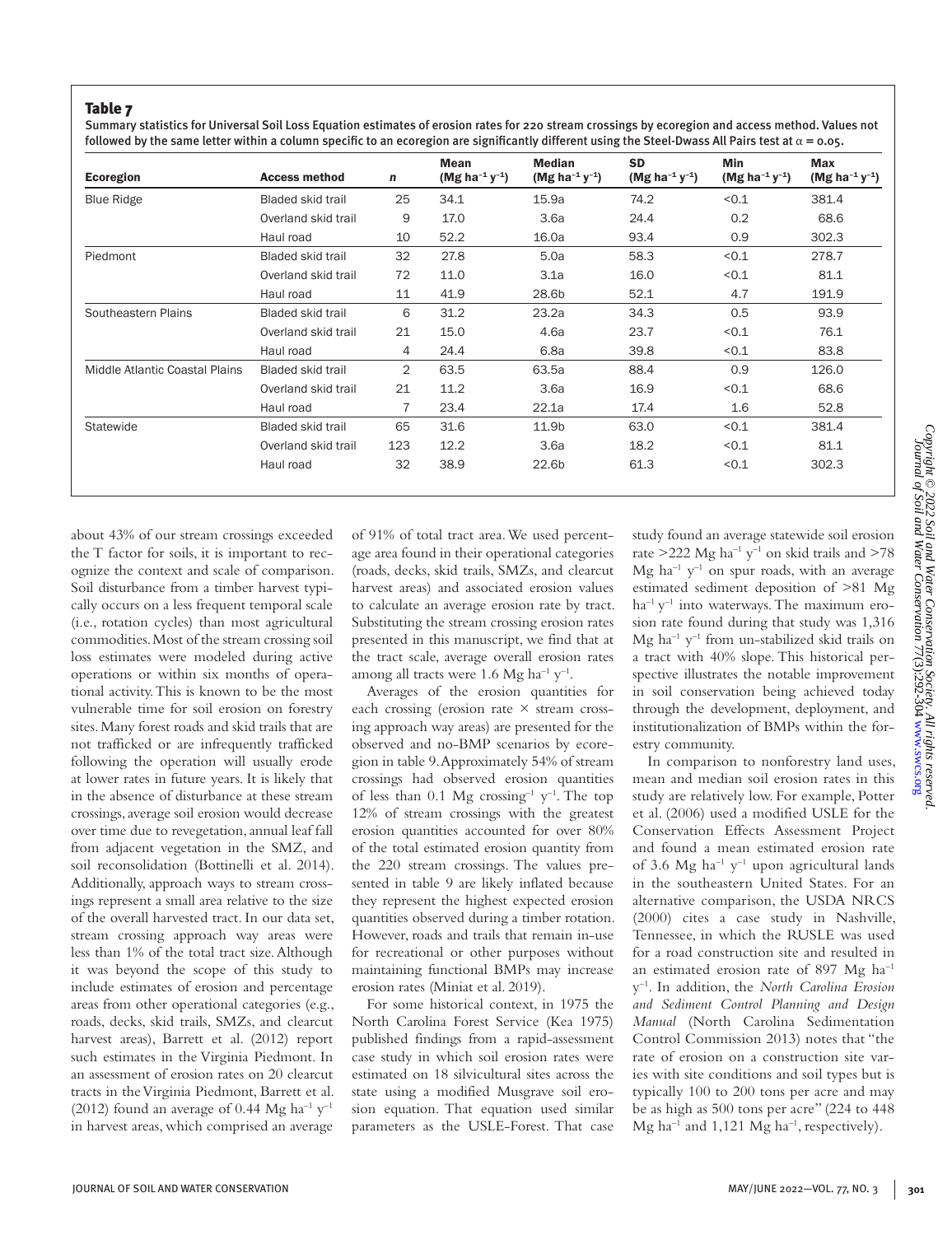Summary statistics for erosion rates and best management practice (BMP) effectiveness for 220 stream crossings by ecoregion. Values not followed by the same letter within a column are significantly different using the Steel-Dwass All Pairs test at  $\alpha$  = 0.05.

| Erosion rate/BMP efficiency                                                                 | <b>Mean</b> | <b>Median</b> | <b>SD</b> | Min   | Max     |
|---------------------------------------------------------------------------------------------|-------------|---------------|-----------|-------|---------|
| USLE-forest erosion rate with BMPs (Mg ha <sup>-1</sup> $y$ <sup>-1</sup> )                 |             |               |           |       |         |
| <b>Blue Ridge</b>                                                                           | 34.7        | 13.2a         | 71.8      | < 0.1 | 381.4   |
| Piedmont                                                                                    | 18.6        | 5.0a          | 37.8      | < 0.1 | 278.7   |
| Southeastern Plains                                                                         | 19.4        | 5.6a          | 27.8      | < 0.1 | 93.9    |
| Middle Atlantic Coastal Plain                                                               | 17.5        | 6.3a          | 26.7      | 0.2   | 126.0   |
| Statewide                                                                                   | 21.8        | 7.1           | 44.7      | < 0.1 | 381.4   |
| Hypothetical USLE-forest erosion rate without BMPs (Mg ha <sup>-1</sup> $y$ <sup>-1</sup> ) |             |               |           |       |         |
| <b>Blue Ridge</b>                                                                           | 244.9       | 132.3         | 293.4     | 11.6  | 1,397.7 |
| Piedmont                                                                                    | 193.8       | 139.2         | 182.5     | 10.8  | 1,003.7 |
| Southeastern Plains                                                                         | 145.6       | 92.6          | 140.8     | 12.4  | 651.0   |
| Middle Atlantic Coastal Plain                                                               | 142.4       | 87.0          | 159.3     | 19.7  | 787.2   |
| Statewide                                                                                   | 190.2       | 128.5         | 203.8     | 10.8  | 1,397.7 |
| Estimated BMP effectiveness (%)*                                                            |             |               |           |       |         |
| <b>Blue Ridge</b>                                                                           | 84.1        | 87.5a         | 16.4      | 43.0  | 100     |
| Piedmont                                                                                    | 90.6        | 94.5b         | 12.0      | 50.8  | 100     |
| Southeastern Plains                                                                         | 88.6        | 90.4ab        | 12.3      | 53.6  | 100     |
| Middle Atlantic Coastal Plain                                                               | 84.9        | 92.9ab        | 18.5      | 41.6  | 99.7    |
| Statewide                                                                                   | 88.2        | 93.6          | 14.2      | 41.6  | 100     |

\*Estimated BMP effectiveness = hypothetical Universal Soil Loss Equation (USLE)-Forest erosion rate without BMPs (Mg ha–1 y–1) subtracted by USLE-Forest erosion rate with BMPs (Mg ha<sup>-1</sup> y<sup>-1</sup>) then divided by hypothetical USLE-Forest erosion rate without BMPs (Mg ha<sup>-1</sup> y<sup>-1</sup>).

## Summary and Conclusions

Soil erosion rates at forestry stream crossings can be significantly reduced through the implementation of BMPs. Our findings support the following conclusions:

- 1. Statewide, portable bridge and overland skid trails were the most commonly observed crossing type and access method, respectively. These findings complement the well-established logger training, outreach, and education efforts to promote forest operation methods that minimize soil disturbance. However, there continues to be opportunities to expand the use of portable bridges, especially in the Blue Ridge ecoregion.
- 2. Average BMP implementation rate at stream crossings statewide was 90.1%. However, North Carolina Forest Service BMP implementation audit questions for stream crossings are weakly correlated with erosion estimates and should be interpreted carefully when discussing sediment delivery from silvicultural operations.
- 3. The lack of significant difference in erosion rates among ecoregions support the concept that BMPs can be and are implemented to fit site conditions. In addition, the data suggest that even on relatively flat terrain of the Southeastern Plains and Mid-Atlantic Coastal Plain, there is a via-

# Table 9

Modeled erosion quantity for 220 stream crossings as observed and modified to hypothetical "no-BMP" scenario.

| Ecoregion                              | n   | <b>Observed</b><br>average (Mg<br>crossing <sup>-1</sup> $y^{-1}$ ) | No-BMP<br>average (Mg<br>crossing <sup>-1</sup> $y^{-1}$ ) | <b>Difference</b><br>(Mg<br>crossing <sup>-1</sup> $y^{-1}$ ) |  |  |  |  |
|----------------------------------------|-----|---------------------------------------------------------------------|------------------------------------------------------------|---------------------------------------------------------------|--|--|--|--|
| <b>Blue Ridge</b>                      | 44  | 1.61                                                                | 5.75                                                       | 4.15                                                          |  |  |  |  |
| Piedmont                               | 115 | 0.66                                                                | 3.89                                                       | 3.23                                                          |  |  |  |  |
| Southeastern Plains                    | 31  | 0.66                                                                | 3.37                                                       | 2.72                                                          |  |  |  |  |
| Middle Atlantic Coastal Plains         | 30  | 0.58                                                                | 3.25                                                       | 2.67                                                          |  |  |  |  |
| Statewide                              | 220 | 0.84                                                                | 4.10                                                       | 3.27                                                          |  |  |  |  |
| $Noto: RMD = heat management practice$ |     |                                                                     |                                                            |                                                               |  |  |  |  |

Note: BMP = best management practice.

ble need for implementing erosion and sedimentation control BMPs at stream crossing approach ways.

4. Erosion rates modeled at stream crossings when the tract had active operations were significantly higher compared to stream crossings on inactive/closed tracts. Most stream crossings observed (54%) had modeled erosion quantities less than 0.1 Mg crossing<sup>-1</sup>  $y^{-1}$ . The top 12% of stream crossings with the greatest erosion quantities accounted for over 80% of the total estimated erosion quantity from the 220 stream crossings. This finding supports the efforts of state forestry agencies

and forest industry to engage with forest operators during active operations to offer technical assistance and proactively address erosion and sedimentation control issues.

5. About 7% of stream crossings used a ford or pole for skidding access. This suggests that improved education and training on where to properly install fords and poles is needed. Well-constructed fords offer a permanent haul-road crossing option that can provide enhanced hydrological function as compared with culverts, but fords must be installed, used, and maintained correctly. Pole crossings can be used for skid trail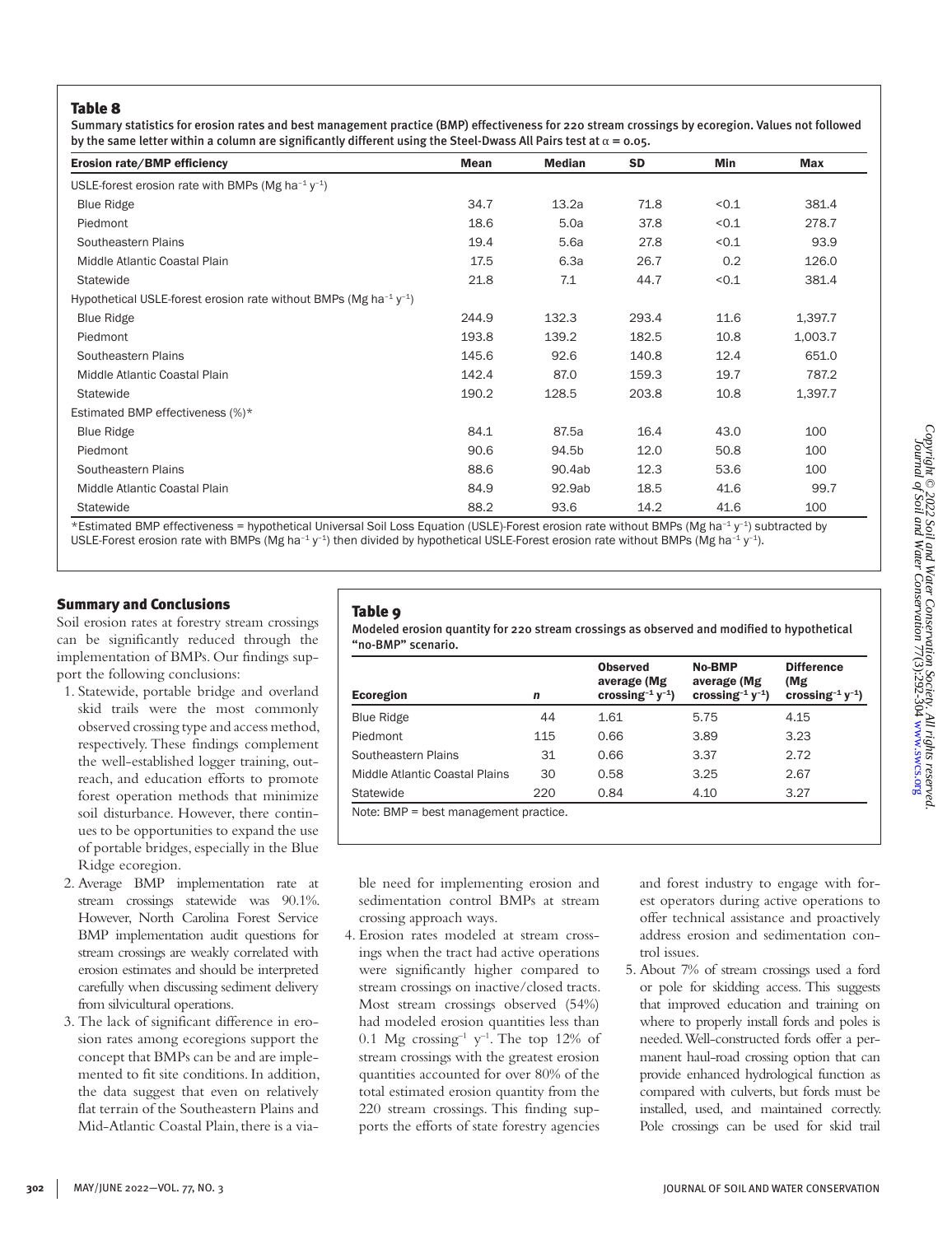access, but may not be the best option for crossing intermittent and perennial streams.

6. Incorporating the USLE-Forest model into existing forestry BMP implementation monitoring proved to be efficient and effective, once the initial framework and data collection processes were set-up. State forestry agencies could include soil erosion estimates in their recurring BMP monitoring if they are adequately funded and trained to collect and interpret the data. Scaling-up erosion model estimation across the southeastern United States would provide a powerful tool to help link the deployment of forestry BMPs with tangible metrics associated with erosion and sedimentation control.

#### References

- Anderson, C.J., and B.G. Lockaby. 2011. The effectiveness of forestry best management practices for sediment control in the southeastern United States: A literature review. Southern Journal of Applied Forestry 35(4):170-177.
- Aust, W.M., and C.R. Blinn. 2004. Forestry best management practices for timber harvesting and site preparation in the eastern United States: An overview of water quality and productivity research during the past 20 years (1982– 2002). Water, Air, and Soil Pollution: Focus 4(1):5-36.
- Aust, W.M., M.C. Bolding, and S.B. Barrett. 2015. Best management practices for low-volume roads in the piedmont region: Summary and implications of research. Journal of the Transportation Review Board 2472(1):51-55.
- Aust, W.M., M.B. Carroll, M.C. Bolding, and C.A. Dolloff. 2011. Operational forest stream crossings effects on water quality in the Virginia Piedmont. Southern Journal of Applied Forestry 35(3):123-130.
- Boggs, J.L., G. Sun, and S.G. McNulty. 2017. The effects of stream crossings on total suspended sediment in North Carolina piedmont forests. Journal of Forestry 116(1):13-24. http://dx.doi.org/10.5849/jof.2016-059.
- Bottinelli, N., V. Hallaire, N. Goutal, P. Bonnaud, and J. Ranger. 2014. Impact of heavy traffic on soil macroporosity of two silty forest soils: Initial effect and short-term recovery. Geoderma 217:10-17. http:// dx.doi.org/10.1016/j.geoderma.2013.10.025.
- Bowker, D., J. Stringer, and C. Barton. 2020. Influence of timber harvesting operations and streamside management zone effectiveness on sediment delivery to headwater streams in Appalachia. Forests 11:623. doi:10.3390/f11060623.
- Brown, K.R., W.M. Aust, and K.J. McGuire. 2013. Sediment delivery from bare and graveled forest road stream crossing approaches in the Virginia Piedmont. Forest Ecology and Management 310:836-846.
- Brown, K.R., K.J. McGuire, W.M. Aust, W.C. Hession, and C.A. Dolloff. 2015. The effect of increasing gravel cover

on forest roads for reduced sediment delivery to stream crossings. Hydrological Processes 29(6):1129-1140.

- Chappell, N.A., I. Douglas, J.M. Hanapi, and W. Tych. 2004. Sources of suspended sediment within a tropical catchment recovering from selective logging. Hydrological Processes 18(4):685-701.
- Coats, W.A. 2018. An assessment of forestry best management practices in North Carolina 2012-2016. Raleigh, NC: Department of Agriculture and Consumer Services, North Carolina Forest Service.
- Conrad, J.L. IV., W.S. Ford, M.C. Groover, M.C. Bolding, and W.M. Aust. 2012. Virginia Tech forest road and bladed skid trail cost estimation method. Southern Journal of Applied Forestry 36(1):26-32. http://dx.doi. org/10.5849/sjaf.10-023.
- Cristan, R., W.M. Aust, M.C. Bolding, S.M. Barrett, and J.F. Munsell. 2018. National status of state developed and implemented forestry best management practices for protecting water quality in the United States. Forest Ecology and Management 418:73-84.
- Cristan, R., W.M. Aust, M.C. Bolding, S.M. Barrett, J.F. Munsell, and E.B. Schilling. 2016. Effectiveness of forestry best management practices in the United States: Literature review. Forest Ecology and Management 360:133-151.
- Croke, J., S. Mockler, P. Fogarty, and I. Takken. 2005. Sediment concentration changes in runoff pathways from a forest road network and the resultant spatial pattern of catchment connectivity. Geomorphology 68:257-268.
- Croke, J., S. Mockler, P. Hairsine, and P. Fogarty. 2006. Relative contributions of runoff and sediment from sources within a road prism and implications for total sediment delivery. Earth Surface Processes and Landforms 31(4):457-468.
- Dangle, C.L., W.M. Aust, M.C. Bolding, S.M. Barrett, and E.B. Schilling. 2019a. The effectiveness of forestry best management practices at skidder stream crossings in Virginia. Journal of Soil and Water Conservation 74(3):199-208. doi:10.2489/jswc.74.3.199.
- Dangle, C.L., W.M. Aust, M.C. Bolding, S.M. Barrett, E.B. Schilling, and M. Poirot. 2019b. Characteristics, predicted erosion, and cost for different levels of forestry best management practices at skidder and truck stream crossings in the mountains, piedmont, and coastal plain of Virginia, USA. International Journal of Forest Engineering 30(2):76-86. https://doi.org/10.1080/149 42119.2018.1527648.
- Dangle, C.L., M.C. Bolding, W.M. Aust, S.M. Barrett, and E.B. Schilling. 2019c. Best management practices influence modeled erosion rates at forest haul road stream crossings in Virginia. Journal of the American Water Resources Association 55(5):1169-1182. https:// doi.org/10.1111/1752-1688.12762.
- Dissmeyer, G.E., and G.R. Foster. 1984. A Guide for Predicting Sheet and Rill Erosion on Forest Land.

USDA Forest Service. Technical publication R8-TP 6. Atlanta, GA: USDA Forest Service.

- Edwards, P.J., F. Wood, and R.L. Quinlivan. 2016. Effectiveness of best management practices that have application to forest roads: A literature synthesis. Gen. Tech. Rep. NRS-163. Newtown Square, PA: USDA, Forest Service, Northern Research Station.
- Foster, G.R., D.K. McCool, K.G. Renard, and W.C. Moldenhauer. 1981. Conversion of the Universal Soil Loss Equation to SI metric units. Journal of Soil and Water Conservation 36(6):355-359.
- Fransen, P.J.B., C.J. Phillips, and B.D. Fahey. 2001. Forest road erosion in New Zealand: Overview. Earth Surface Processes and Landforms 26(2):165-174.
- Fu, B., T.H.N. Lachlan, and C.E. Ramos-Scharron. 2010. A review of surface erosion and sediment delivery models for unsealed roads. Environmental Modelling and Software 25:1-14.
- Jackson, C.R., J.K. Martin, D.S. Leigh, and L.T. West. 2005. A southeastern piedmont watershed sediment budget: Evidence for a multi-millennial agricultural legacy. Journal of Soil and Water Conservation 60(6):298-310.
- Jordán, A., and L. Martínez-Zavala. 2008. Soil loss and runoff rates on unpaved forest roads in southern Spain after simulated rainfall. Forest Ecology and Management 255:913-919.
- Kea, J.B. 1975. A study of soil erosion and sediment production rates on selected forestry operations in North Carolina. Forestry Note No. 16. Raleigh, NC: North Carolina Forest Service.
- Kreutzweiser, D.P., S.S. Chapell, and K.P. Good. 2005. Effects of fine sediment inputs from logging road on stream insect communities: A large-scale experimental approach in a Canadian headwater stream. Aquatic Ecology 39:55-66.
- Lakel, W.A., W.M. Aust, M.C. Bolding, C.A. Dolloff, P. Keyser, and R. Feldt. 2010. Sediment trapping by streamside management zones of various widths after forest harvest and site preparation. Forest Science 56(6):541-551.
- Lane, P.N.J., and G.J. Sheridan. 2002. Impact of an unsealed forest road stream crossing: Water quality and sediment sources. Hydrological Processes 16(13):2599-2612. http://dx.doi.org/10.1002/hyp.1050.
- Lang, A.J., W.M. Aust, M.C. Bolding, S.M. Barrett, K.J. McGuire, and W.A. Lakel. 2015. Streamside management zones compromised by stream crossings, legacy gullies, and over-harvest in the piedmont. Journal of the American Water Resources Association 51(4):1153-1164.
- Lang, A.J., W.M. Aust, M.C. Bolding, K. McGuire, and E.B. Schilling. 2017. Comparing sediment trap data with erosion models for evaluation of truck road stream crossing approaches. Transactions of the ASABE 60(2):393-408.
- Lang, A.J., W.M. Aust, M.C. Bolding, K. McGuire, and E.B. Schilling. 2018. Best management practices influence sediment delivery from road stream